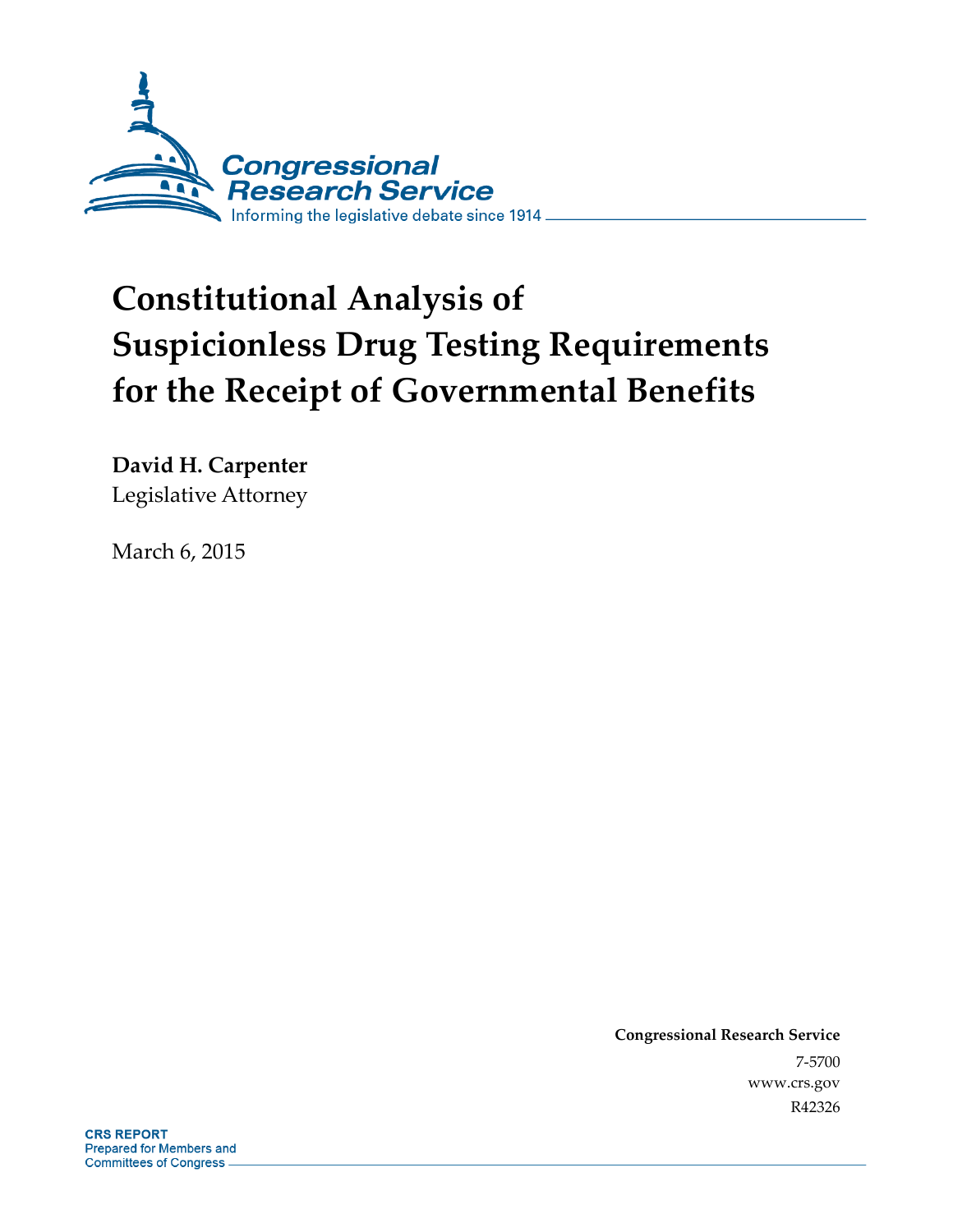## **Summary**

For decades, federal policymakers and state administrators of governmental assistance programs, such as the Temporary Assistance for Needy Families (TANF) block grants (formerly Aid to Families with Dependent Children (AFDC)), the Supplemental Nutrition Assistance Program (SNAP, formerly Food Stamps), the Section 8 Housing Choice Voucher program, and their precursors, have expressed concern about the "moral character" and worthiness of beneficiaries. For example, the Anti-Drug Abuse Act of 1988 made individuals who have three or more convictions for certain drug-related offenses permanently ineligible for various federal benefits. A provision in the Personal Responsibility and Work Opportunity Reconciliation Act of 1996 went a step further by explicitly authorizing states to test TANF beneficiaries for illicit drug use and to sanction recipients who test positive. Some policymakers have shown a renewed interest in conditioning the receipt of governmental benefits on passing drug tests. For example, in February 2012, the President signed into law an amendment to the Social Security Act that authorizes states to condition the receipt of certain unemployment compensation benefits on passing drug tests. Additionally, lawmakers in a majority of states reportedly proposed legislation in 2011, 2012, 2013, and/or 2014 that would require drug testing beneficiaries of governmental assistance under certain circumstances, while at least 12 state governments over that time have enacted such legislation.

Federal or state laws that condition the initial or ongoing receipt of governmental benefits on passing drug tests without regard to individualized suspicion of illicit drug use may be subject to constitutional challenge. To date, two state laws requiring suspicionless drug tests as a condition to receiving governmental benefits have sparked litigation. The U.S. Supreme Court has not rendered an opinion on such a law; however, the Court has issued decisions on drug testing programs in other contexts that have guided the few lower court opinions on the subject.

Constitutional challenges to suspicionless governmental drug testing most often focus on issues of personal privacy and Fourth Amendment protections against "unreasonable searches." For searches to be reasonable, they generally must be based on individualized suspicion unless the government can show a "special need" warranting a deviation from the norm. However, governmental benefit programs like TANF, SNAP, unemployment compensation, and housing assistance do not naturally evoke special needs grounded in public safety or the care of minors in the public school setting that the Supreme Court has recognized in the past. Thus, if lawmakers wish to pursue the objective of reducing the likelihood of taxpayer funds going to individuals who abuse drugs through drug testing, legislation that only requires individuals to submit to a drug test based on an individualized suspicion of drug use is less likely to run afoul of the Fourth Amendment. Additionally, governmental drug testing procedures that restrict the sharing of test results and limit the negative consequences of failed tests to the assistance program in question would be on firmer constitutional ground.

Numerous CRS reports focusing on policy issues associated with governmental benefit programs also are available, including CRS Report R40946, *The Temporary Assistance for Needy Families Block Grant: An Overview*, by Gene Falk; CRS Report R42505, *Supplemental Nutrition Assistance Program (SNAP): A Primer on Eligibility and Benefits*, by Randy Alison Aussenberg; CRS Report RL34591, *Overview of Federal Housing Assistance Programs and Policy*, by Maggie McCarty, Libby Perl, and Katie Jones; and CRS Report RL33362, *Unemployment Insurance: Programs and Benefits*, by Julie M. Whittaker and Katelin P. Isaacs.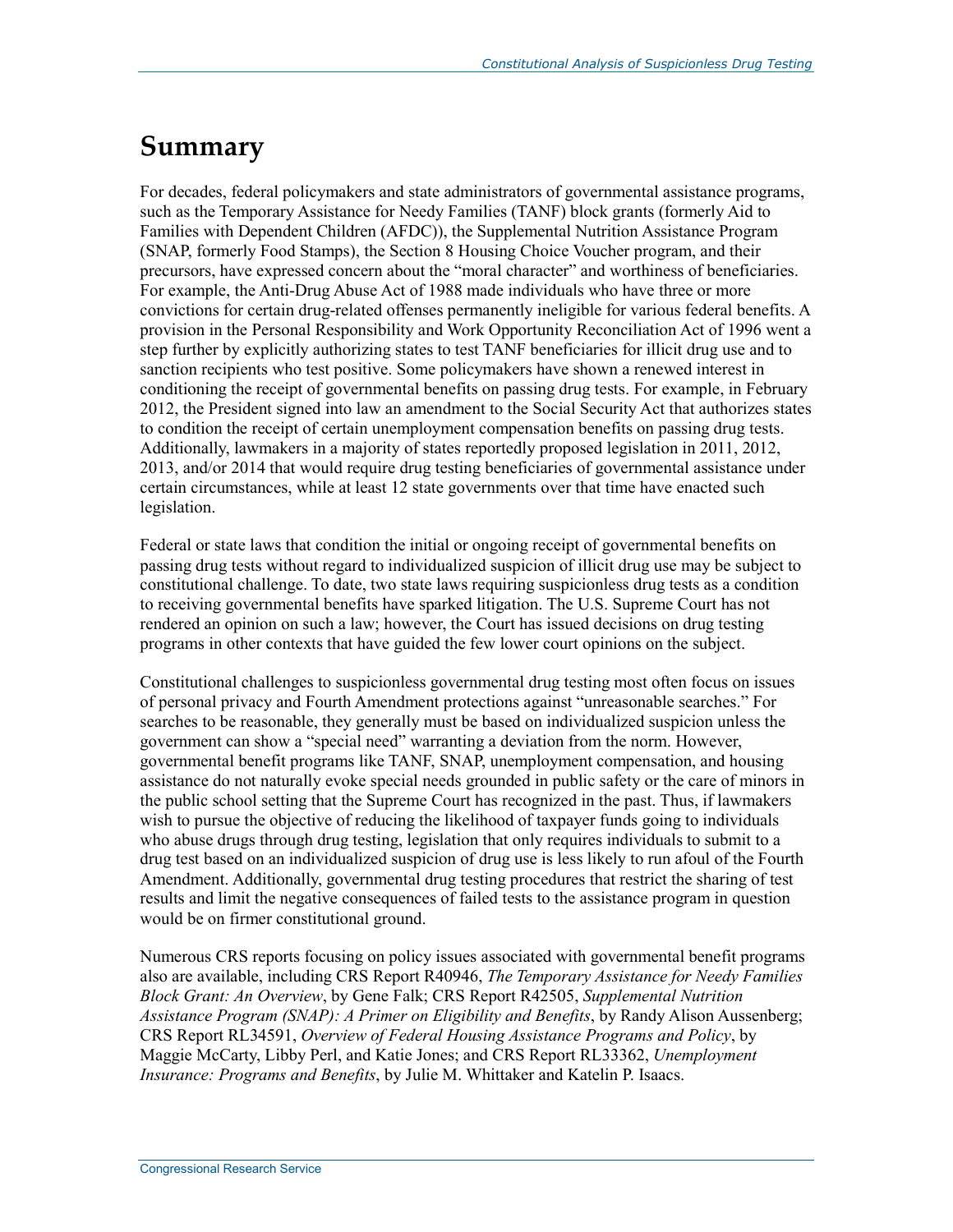## **Contents**

| Board of Education of Independent School District No. 92 of Pottawatomie County v. |  |
|------------------------------------------------------------------------------------|--|
|                                                                                    |  |
|                                                                                    |  |
|                                                                                    |  |
|                                                                                    |  |
|                                                                                    |  |
|                                                                                    |  |
|                                                                                    |  |
|                                                                                    |  |
|                                                                                    |  |
| Eleventh Circuit Court of Appeals Affirmation of Final Summary Judgment 12         |  |
|                                                                                    |  |

### **Contacts**

|--|--|--|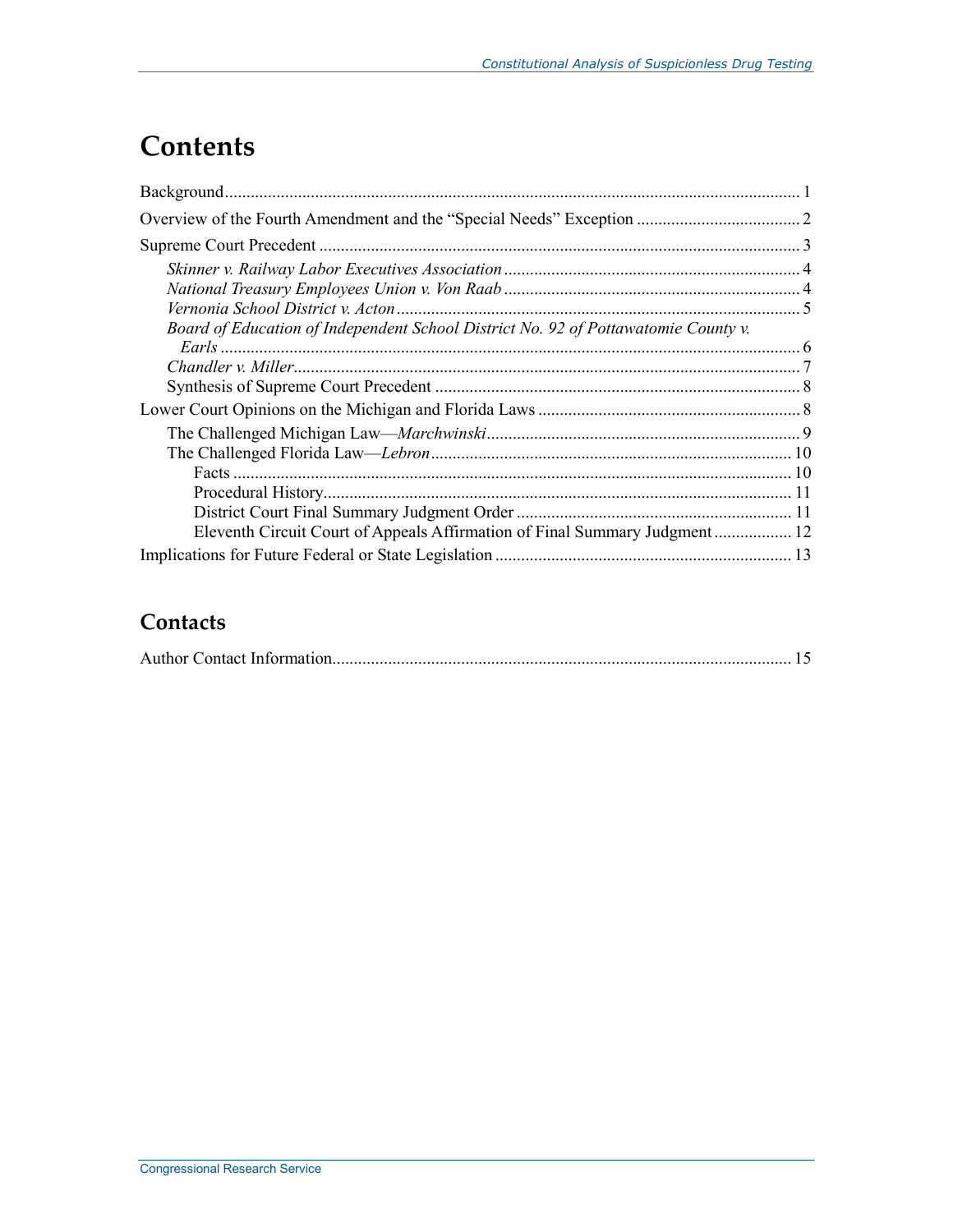## **Background**

For decades, federal policymakers and state administrators of governmental assistance programs, such as the Temporary Assistance for Needy Families (TANF) block grants (formerly Aid to Families with Dependent Children  $(AFDC)$ , the Supplemental Nutrition Assistance Program (SNAP, formerly Food Stamps),<sup>2</sup> the Section 8 Housing Choice Voucher program,<sup>3</sup> and their precursors have expressed concern about the "moral character" and worthiness of beneficiaries.<sup>4</sup> Beginning in the 1980s, the federal government imposed restrictions on the receipt of certain governmental benefits for individuals convicted of drug-related crimes as one component of the broader "War on Drugs." For example, the Anti-Drug Abuse Act of 1988<sup>5</sup> made individuals who have three or more convictions for certain drug-related offenses permanently ineligible for various federal benefits.<sup>6</sup> A provision in the Personal Responsibility and Work Opportunity Reconciliation Act of 1996<sup>7</sup> explicitly authorizes states to test TANF beneficiaries for illicit drug use and to sanction recipients who test positive. $8$ 

In part prompted by tight state and federal budgets and increased demand for federal and state governmental assistance resulting from precarious economic conditions, some policymakers have shown a renewed interest in conditioning the receipt of governmental benefits on passing drug tests. For example, in February 2012, the President signed into law an amendment to the Social Security Act that authorizes states to condition the receipt of certain unemployment compensation benefits on passing drug tests.<sup>9</sup> Additionally, lawmakers in a majority of states reportedly

4 King v. Smith, 392 U.S. 319, 320-25 (1967) (discussing various eligibility requirements of AFDC welfare program and its precursors that attempted to distinguish between the "worthy" poor and those unworthy of assistance) (holding that an Alabama state regulation that prohibited AFDC assistance to dependent children of a mother who had a sexual relationship with an "able-bodied man" to whom she was not married violated the Social Security Act).

<sup>5</sup> P.L. 100-690 §5301.

6 This provision has since been amended. See 21 U.S.C. §862a.

7 P.L. 104-193.

1

8 P.L. 104-193 §902, *codified* at 21 U.S.C. §862b ("Notwithstanding any other provision of law, States shall not be prohibited by the Federal Government from testing welfare recipients for use of controlled substances nor from sanctioning welfare recipients who test positive for use of controlled substances."). This provision, in and of itself, does not raise constitutional concerns because it does not directly impose drug testing; however, state drug testing programs that are implemented pursuant to this authority may be vulnerable to constitutional challenge.

<sup>9</sup> P.L. 112-96 §2105, the Middle Class Tax Relief and Job Creation Act of 2011. The provision states:

(1) Nothing in this chapter or any other provision of Federal law shall be considered to prevent a State from enacting legislation to provide for-

(A) testing an applicant for unemployment compensation for the unlawful use of controlled substances as a condition for receiving such compensation, if such applicant-

(i) was terminated from employment with the applicant's most recent employer (as defined under the State law) because of the unlawful use of controlled substances; or

(ii) is an individual for whom suitable work (as defined under the State law) is only available in an

occupation that regularly conducts drug testing (as determined under regulations issued by the

(continued...)

<sup>&</sup>lt;sup>1</sup> For more information on TANF, see CRS Report R40946, *The Temporary Assistance for Needy Families Block Grant: An Overview*, by Gene Falk.

<sup>2</sup> For more information on SNAP, see CRS Report R42054, *The Supplemental Nutrition Assistance Program (SNAP): Categorical Eligibility*, by Gene Falk and Randy Alison Aussenberg

<sup>&</sup>lt;sup>3</sup> For more information on the Section 8 Housing Choice Voucher and other federal housing assistance programs, see CRS Report RL34591, *Overview of Federal Housing Assistance Programs and Policy*, by Maggie McCarty, Libby Perl, and Katie Jones.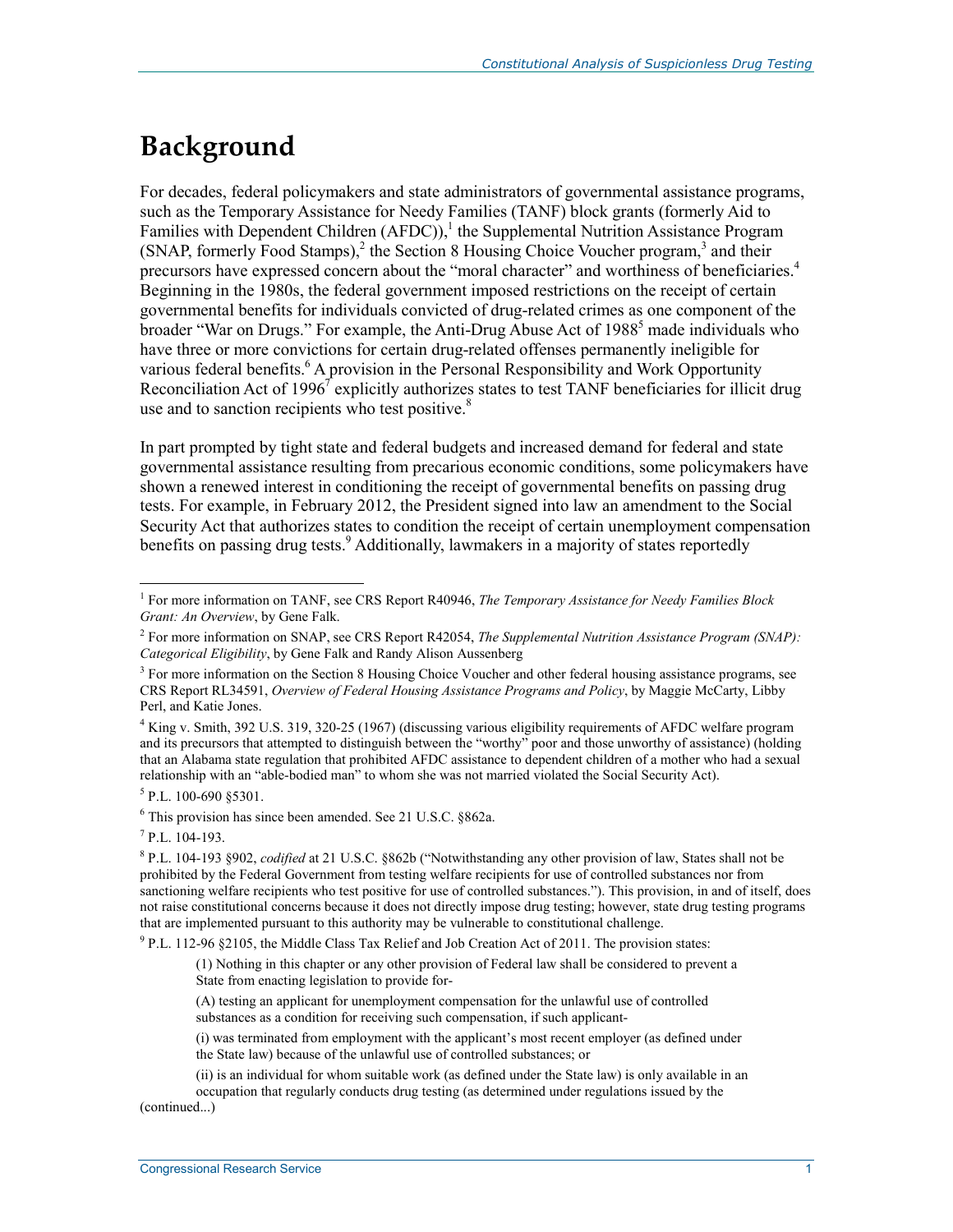proposed legislation in 2011, 2012, 2013, and/or 2014 that would require drug testing beneficiaries of governmental assistance under certain circumstances, while at least 12 state governments over that time have enacted such legislation.<sup>10</sup>

Federal or state laws that condition the initial or ongoing receipt of governmental benefits on passing drug tests without regard to individualized suspicion of illicit drug use may be subject to constitutional challenge. Constitutional challenges to suspicionless governmental drug testing most often focus on issues of personal privacy and Fourth Amendment protections against "unreasonable searches." To date, two state laws requiring suspicionless drug tests as a condition to receiving governmental benefits have sparked litigation.<sup>11</sup> The U.S. Supreme Court has not rendered an opinion on such a law; however, the Court has issued decisions on drug testing programs in other contexts that have guided the few lower court opinions on the subject. These Supreme Court opinions also likely will shape future judicial decisions on the topic.

To effectively evaluate the constitutionality of laws requiring suspicionless drug tests to receive governmental benefits, this report first provides an overview of the Fourth Amendment. It then reviews five Supreme Court decisions that have evaluated government-administered drug testing programs in other contexts and provides an analysis of the preliminary lower court opinions directly on point. The report concludes with a synthesis of the various factors that likely will be important to a future court's assessment of the constitutionality of these laws, which also may guide policymaking on the subject.

## **Overview of the Fourth Amendment and the "Special Needs" Exception**

The Fourth Amendment protects the "right of the people" to be free from "unreasonable searches and seizures" by the government.<sup>12</sup> This constitutional stricture applies to all governmental action—federal, state, and local—by its own force or through the Due Process Clause of the Fourteenth Amendment.<sup>13</sup> Governmental conduct generally will be found to constitute a "search"

(...continued)

 $\overline{a}$ 

Secretary of Labor); or

<sup>(</sup>B) denying such compensation to such applicant on the basis of the result of the testing conducted by the State under legislation described in subparagraph (A).

Much like the TANF provision discussed in the *supra* footnote, this amendment to the Social Security Act does not raise constitutional concerns because it does not directly impose drug testing; however, state drug testing programs that are instituted under this authority may be susceptible to Fourth Amendment-based challenges.

<sup>10</sup> National Conference of State Legislatures, *Drug Testing and Public Assistance*, available at http://www.ncsl.org/ issues-research/human-services/drug-testing-and-public-assistance.aspx.

<sup>&</sup>lt;sup>11</sup> See the "Lower Court Opinions on the Michigan and Florida Laws" section below.

<sup>&</sup>lt;sup>12</sup> U.S. CONST. amend. IV ("The right of the people to be secure in their persons, houses, papers, and effects, against unreasonable searches and seizures, shall not be violated, and no Warrants shall issue, but upon probable cause, supported by Oath or affirmation, and particularly describing the place to be searched, and the persons or things to be seized.").

<sup>&</sup>lt;sup>13</sup> Mapp v. Ohio, 367 U.S. 643, 655 (1961). The Supreme Court has never held that Fourth Amendment protections extend to purely *private* action. See, e.g., United States v. Jacobsen, 466 U.S. 109, 113-14 (1984) ("This Court has also consistently construed this protection as proscribing only governmental action; it is wholly inapplicable to a search or seizure, even an unreasonable one, effected by a private individual not acting as an agent of the Government or with the participation or knowledge of any governmental official.") (internal citations and quotations omitted) and Chandler v. (continued...)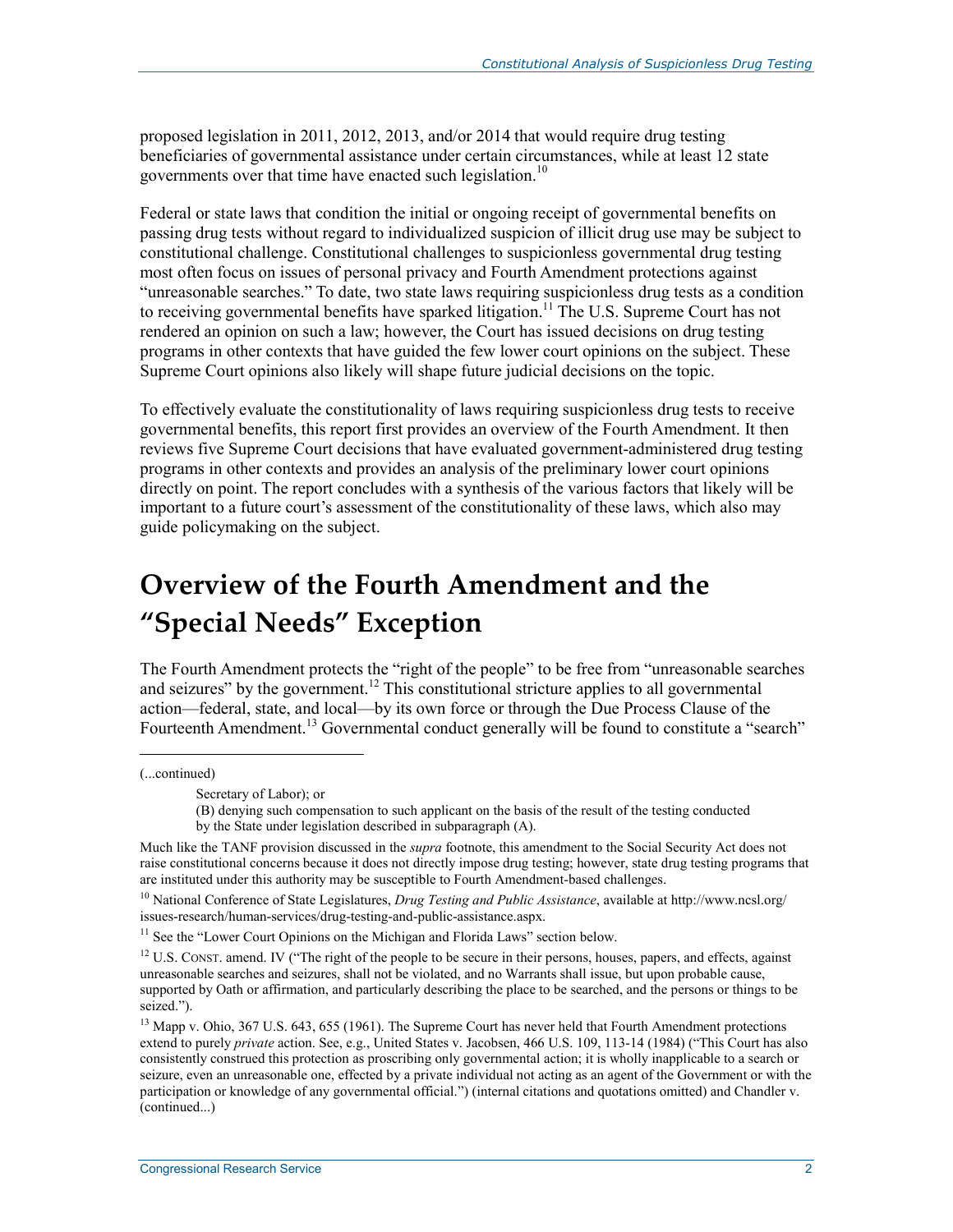for Fourth Amendment purposes where it infringes "an expectation of privacy that society is prepared to consider reasonable...."<sup>14</sup> The Supreme Court, on a number of occasions, has held that government-administered drug tests are searches under the Fourth Amendment.<sup>15</sup> Therefore, the constitutionality of a law that requires an individual to pass a drug test before he may receive federal benefits likely will turn on whether the drug test is reasonable under the circumstances.<sup>16</sup>

Whether a search is reasonable depends on the nature of the search and its underlying governmental purpose. Reasonableness under the Fourth Amendment generally requires individualized suspicion, which frequently takes the form of a warrant that is based on probable cause.17 However, the Supreme Court has recognized an exception to these general requirements "when special needs, beyond the normal need for law enforcement, make the warrant and probable-cause requirement impracticable,"<sup>18</sup> and the government's needs outweigh any "diminished expectation" of privacy invaded by a search.<sup>19</sup> In instances where the government argues that there are special needs to support suspicionless searches, courts determine whether such searches are reasonable under the circumstances by assessing the competing interests of the government conducting the search and the private individuals who are subject to the search.<sup>20</sup>

### **Supreme Court Precedent**

The Supreme Court has assessed the constitutionality of governmental drug testing programs in a number of contexts. Five opinions are especially relevant to the question of whether a mandatory, suspicionless drug test for the receipt of governmental benefits would be considered an unreasonable search in violation of the Fourth Amendment. Each of these decisions, *Skinner v.*  Railway Labor Executives Association,<sup>21</sup> National Treasury Employees Union v. Von Raab,<sup>22</sup>

(...continued)

1

 $18$  Griffin v. Wisconsin, 483 U.S. 868, 873 (1987) (internal quotations omitted).

<sup>19</sup> *Chandler*, 520 U.S. at 313-14.

21 489 U.S. 602 (1989).

 $22$  489 U.S. 656 (1989).

Miller, 520 U.S. 305, 323 (1997) ("And we do not speak to drug testing in the private sector, a domain unguarded by Fourth Amendment constraints.").

<sup>14</sup> *Jacobsen*, 466 U.S. at 113.

<sup>&</sup>lt;sup>15</sup> See, e.g., Bd. of Educ. of Indep. Sch. Dist. No. 92 of Pottawatomie Cnty. v. Earls, 536 U.S. 822 (2002); Chandler v. Miller, 520 U.S. 305 (1997); Vernonia Sch. Dist. v. Acton, 515 U.S. 646 (1995); Nat'l Treasury Emp. Union v. Von Raab, 489 U.S. 656 (1989); and Skinner v. Ry. Labor Exec. Ass'n, 489 U.S. 602 (1989).

 $16$  The constitutionality of such a law also may turn on whether individuals have provided a valid consent to the testing and whether mandatory testing is an unconstitutional condition for the receipt of government benefits. For a discussion of these issues, see *infra* n. 88.

<sup>&</sup>lt;sup>17</sup> *Von Raab*, 489 U.S. at 665 ("While we have often emphasized, and reiterate today, that a search must be supported, as a general matter, by a warrant issued upon probable cause, our decision in [*Skinner v.*] *Railway Labor Executives* reaffirms the longstanding principle that neither a warrant nor probable cause, nor, indeed, any measure of individualized suspicion, is an indispensable component of reasonableness in every circumstance." (internal citations omitted)); *Chandler*, 520 U.S. at 313 ("To be reasonable under the Fourth Amendment, a search ordinarily must be based on individualized suspicion of wrongdoing.").

<sup>&</sup>lt;sup>20</sup> *Id.* at 314 ("When such 'special needs'—concerns other than crime detection—are alleged in justification of a Fourth Amendment intrusion, courts must undertake a context-specific inquiry, examining closely the competing private and public interests advanced by the parties.").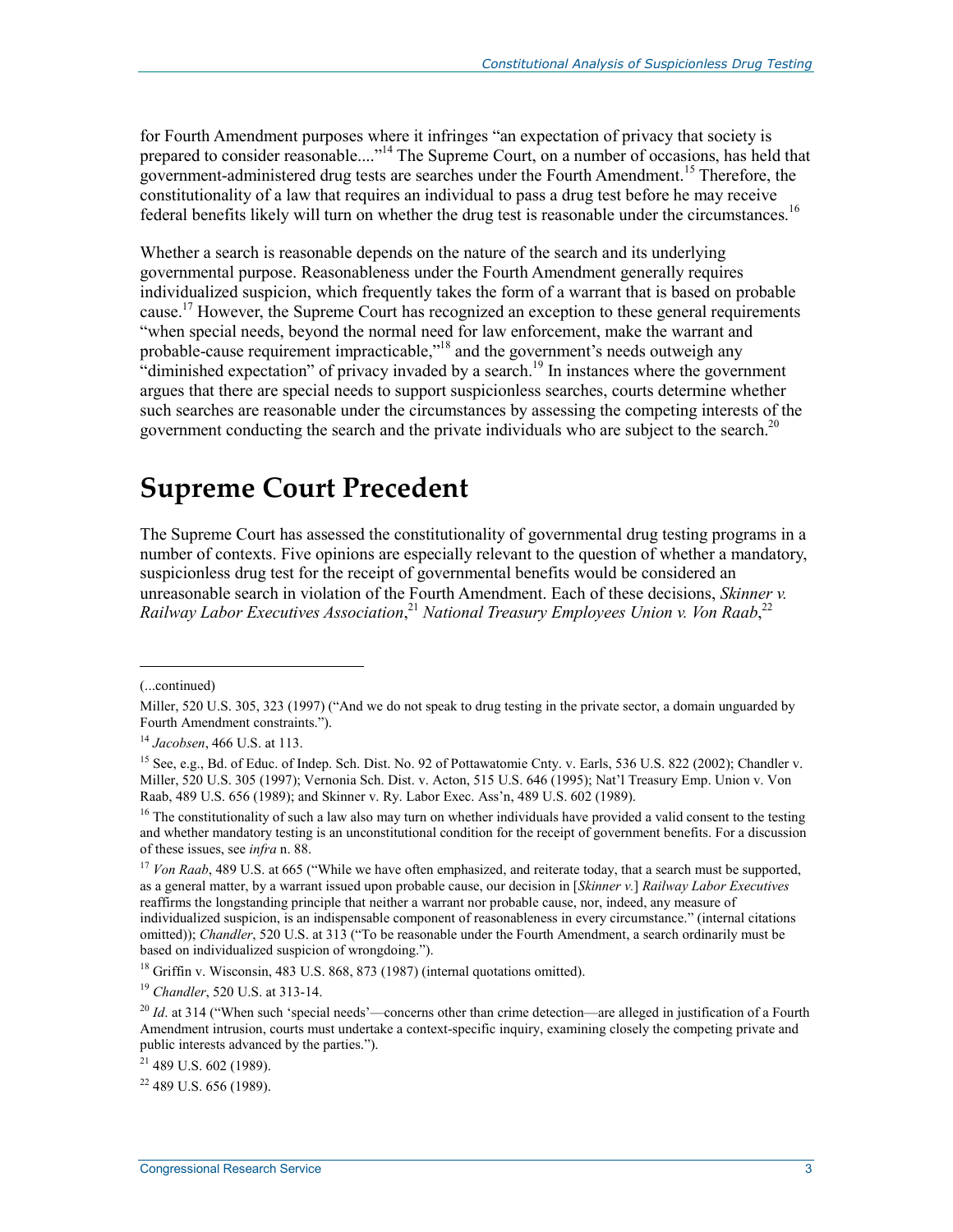Vernonia School District v. Acton,<sup>23</sup> Board of Education of Independent School District No. 92 of *Pottawatomie County v. Earls*,<sup>24</sup> and *Chandler v. Miller*,<sup>25</sup> is analyzed in turn.

#### *Skinner v. Railway Labor Executives Association*

*Skinner* centered on Federal Railroad Administration (FRA) regulations that required breath, blood, and urine tests of railroad workers involved in train accidents.<sup>26</sup> The Supreme Court held that because "the collection and testing of urine intrudes upon expectations of privacy that society has long recognized as reasonable," FRA testing for drugs and alcohol was a "search" that had to satisfy constitutional standards of reasonableness.<sup>27</sup> However, the "special needs" of railroad safety—for "the traveling public and the employees themselves"—made traditional Fourth Amendment requirements of a warrant and probable cause "impracticable" in this context.<sup>28</sup> Nor was "individualized suspicion" deemed by the majority to be a "constitutional floor" where the intrusion on privacy interests is "minimal" and an "important governmental interest" is at stake.<sup>29</sup> According to the Court, covered rail employees had "expectations of privacy" as to their own physical condition that were "diminished by reasons of their participation in an industry that is regulated pervasively to ensure safety...."<sup>30</sup> In these circumstances, the majority held, it was reasonable to conduct the tests, even in the absence of a warrant or reasonable suspicion that any employee may be impaired. $31$ 

#### *National Treasury Employees Union v. Von Raab*

In the *Von Raab* decision, handed down on the same day as *Skinner*, the Court upheld suspicionless drug testing of U.S. Customs Service personnel who sought transfer or promotion to certain "sensitive" positions—namely positions that require carrying guns or are associated with  $d$ rug interdiction.<sup>32</sup> A drug test was only administered when an employee was conditionally approved for a transfer or promotion to a sensitive position and only with advanced notice by the Customs Service.<sup>33</sup> According to the Court:

the Government's compelling interests in preventing the promotion of drug users to positions where they might endanger the integrity of our Nation's borders or the life of the citizenry outweigh the privacy interests of those who seek promotions to those positions, who enjoy a diminished expectation of privacy by virtue of the special physical and ethical demands of those positions.<sup>34</sup>

<sup>27</sup> *Id.* at 617.

- <sup>29</sup> *Id.* at 624.
- <sup>30</sup> *Id.* at 627.

 $23$  515 U.S. 646 (1995).

 $^{24}$  536 U.S. 822 (2002).

<sup>25 520</sup> U.S. 305 (1997).

<sup>26</sup> *Skinner*, 489 U.S. at 606.

<sup>28</sup> *Id.* at 621, 631.

<sup>31</sup> *Id.* at 633.

<sup>32</sup> *Von Raab*, 489 U.S. at 679.

<sup>33</sup> *Id.* at 672.

<sup>34</sup> *Id.* at 679.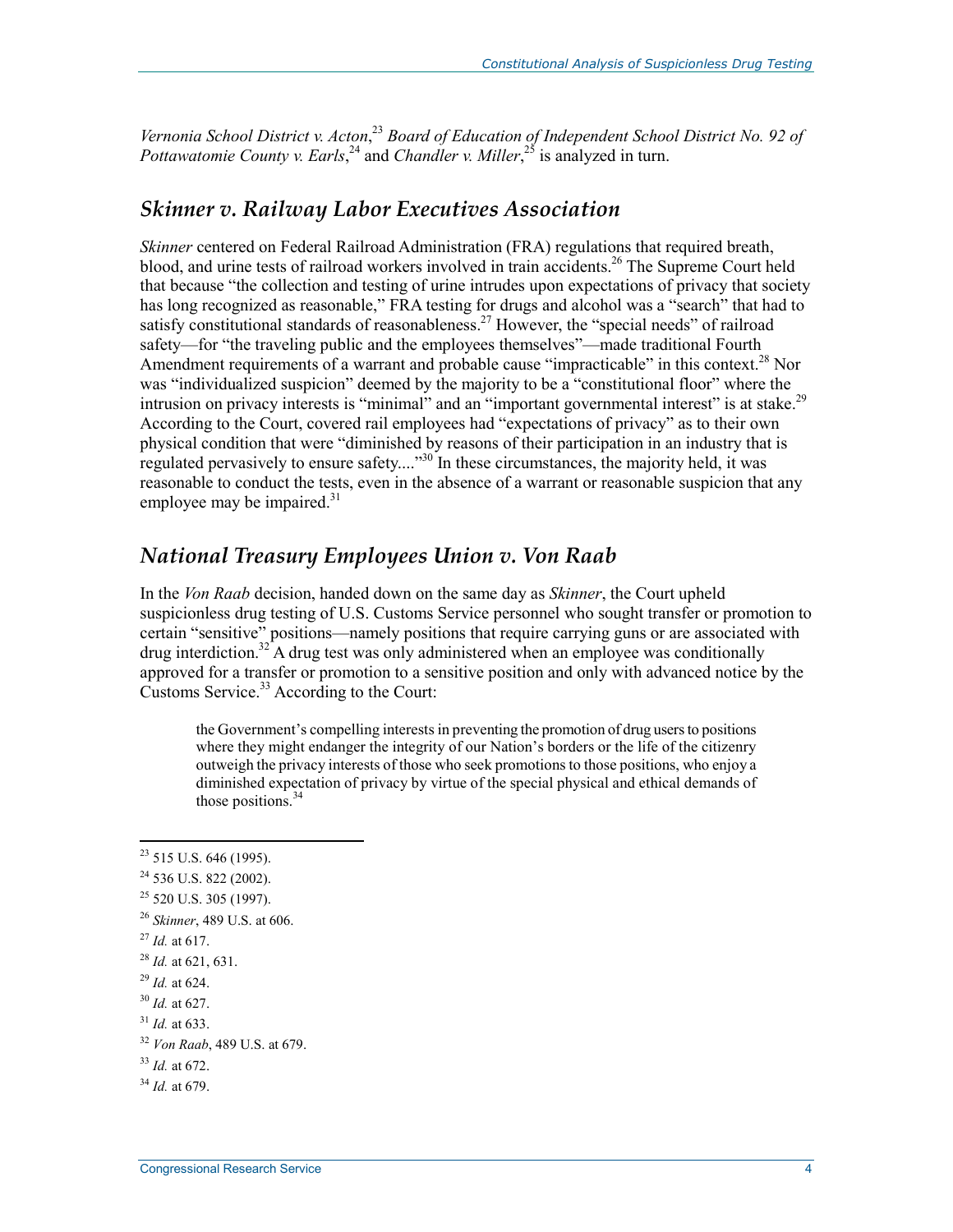Neither the absence of "any perceived drug problem among Customs employees," nor the possibility that "drug users can avoid detection with ease by temporary abstinence," would defeat the program because "the possible harm against which the Government seeks to guard is substantial [and] the need to prevent its occurrence furnishes an ample justification for reasonable searches calculated to advance the Government's goal."<sup>35</sup>

#### *Vernonia School District v. Acton*

In *Vernonia*, the Court first considered the constitutionality of student drug testing in the public schools. At issue was a school district program for random drug testing of high school student athletes, which had been implemented in response to a perceived increase in student drug activity. All student athletes and their parents had to sign forms consenting to testing, which occurred at the start of the season and randomly thereafter for the season's duration. Students who tested positive were given the option of either participating in a drug assistance program or being suspended from athletics for the current and following seasons.<sup>36</sup>

A 6-to-3 majority of the Court upheld the program against Fourth Amendment challenge. The Court noted a prior holding that "'special needs' [] exist in the public school context" where compliance with the traditional probable cause requirement "would undercut the substantial need of teachers and administrators for freedom to maintain order in the schools."<sup>37</sup> Central to the *Vernonia* majority's rationale was the "custodial and tutelary" relationship that is created when children are "committed to the temporary custody of the State as schoolmaster."<sup>38</sup> This relationship, in effect, "permit[s] a degree of supervision and control that could not be exercised over free adults."39

Additionally, students had diminished expectations of privacy by virtue of routinely required medical examinations, a factor compounded in the case of student athletes by insurance requirements, minimum academic standards, and the "communal undress" and general lack of privacy in sports' locker rooms.<sup>40</sup> Because "school sports are not for the bashful," student athletes were found to have a lower expectation of privacy than other students.<sup>41</sup>

Balanced against these diminished privacy interests were the nature of the intrusion and importance of the governmental interests at stake. First, the school district had mitigated actual intrusion by implementing urine collection procedures that simulated conditions "nearly identical to those typically encountered in public restrooms"; by analyzing the urine sample only for presence of illegal drugs—not for other medical information, such as the prevalence of disease or pregnancy; and by insuring that positive test results were not provided to law enforcement officials.42 Second, school officials had an interest in deterring student drug use as part of their

<sup>35</sup> *Id.* at 673-75.

<sup>36</sup> *Vernonia*, 515 U.S. at 649-50.

<sup>37</sup> *Id*. at 653 (quoting New Jersey v. T.L.O., 469 U.S. 325, 341 (1989)).

<sup>38</sup> *Id*. at 654.

<sup>39</sup> *Id.* at 654-56.

<sup>40</sup> *Id.* at 657.

<sup>41</sup> *Id*.

<sup>42</sup> *Id.* at 658.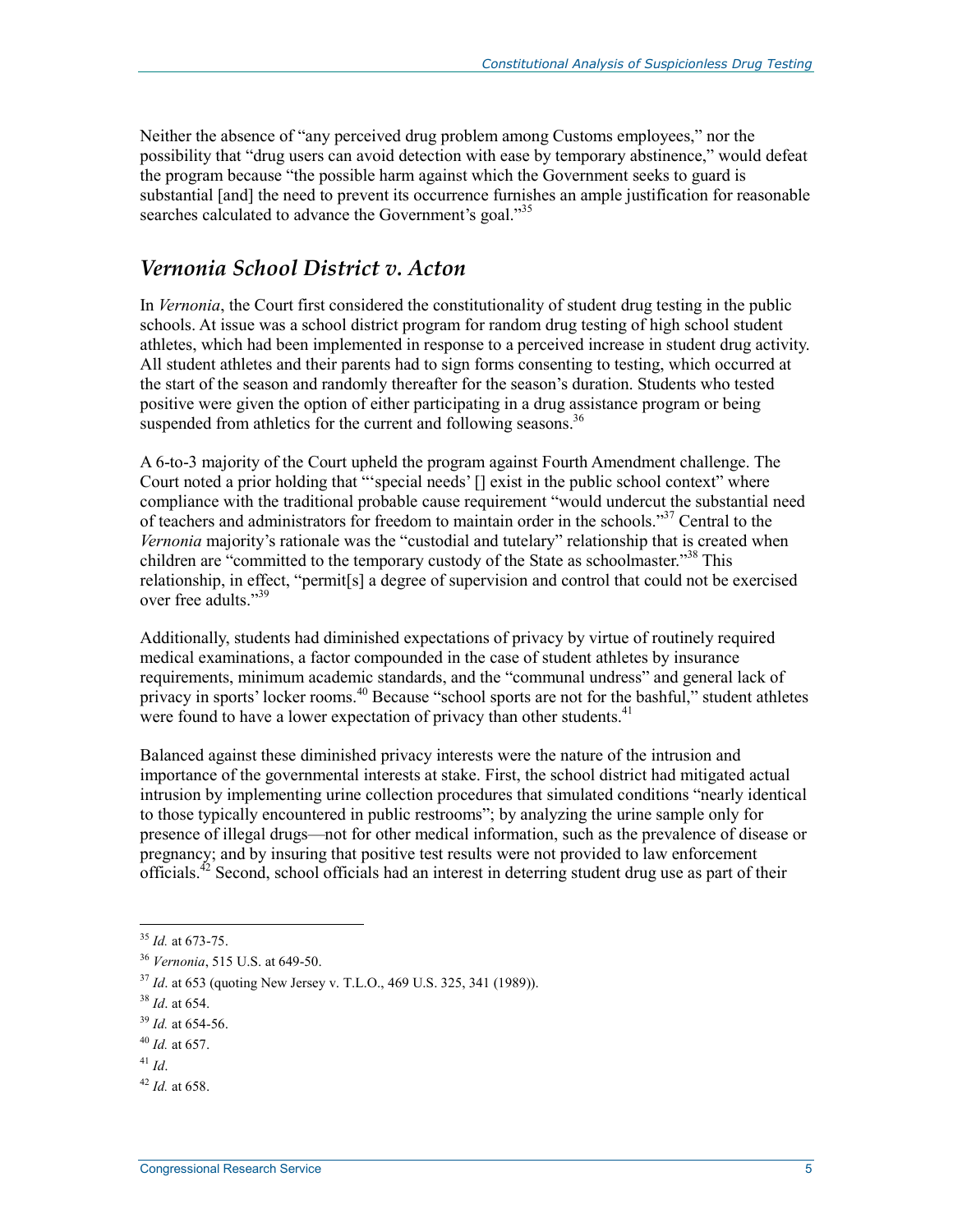"special responsibility of care and direction" toward students.<sup>43</sup> That interest was magnified in *Vernonia* by judicial findings that, prior to implementation of the program, "a large segment of the student body, particularly those involved in interscholastic athletics, was in a state of rebellion ... fueled by alcohol and drug abuse...."<sup>44</sup>

Consequently, the Court approved the school district's drug testing policy, reasoning that the Fourth Amendment only requires that government officials adopt reasonable policies, not the least invasive ones available. The majority in *Vernonia*, however, cautioned "against the assumption that suspicionless drug-testing will readily pass muster in other constitutional contexts<sup>"45</sup>

### *Board of Education of Independent School District No. 92 of Pottawatomie County v. Earls*

*Earls* concerned a Tecumseh Public School District policy that required suspicionless drug testing of students wishing to participate "in any extracurricular activity."<sup>46</sup> Such activities included Future Farmers of America, Future Homemakers of America, academic teams, band, and chorus, cheerleading, and athletics. Any student who refused to submit to random testing for illegal drugs was barred from all such activities, but was not otherwise subject to penalty or academic sanction. Lindsay Earls challenged the district's policy "as a condition" to her membership in the high school's band, show choir, and academic team.<sup>47</sup>

By a 5 to 4 vote, the Court held that the Tecumseh school district's drug testing program was a "reasonable means" of preventing and deterring student drug use and did not violate the Fourth Amendment. The majority, citing *Vernonia*, stated that "this Court has previously held that 'special needs' inhere in the public school context."48 In its role as "guardian and tutor," the majority reasoned, the state has responsibility for the discipline, health, and safety of students whose privacy interests are correspondingly limited and subject to "greater control than those for adults.<sup>349</sup> Moreover, students who participate in extracurricular activities "have a limited expectation of privacy" as they participate in the activities and clubs on a voluntary basis, subject themselves to other intrusions of privacy, and meet official rules for participation.<sup>50</sup> The fact that student athletes in the *Vernonia* case were regularly subjected to physical exams and communal undress was not deemed "essential" to the outcome there.<sup>51</sup> Instead, that decision "depended primarily upon the school's custodial responsibility and authority," which was equally applicable to athletic and nonathletic activities. $52$ 

<sup>1</sup> <sup>43</sup> *Id.* at 662.

<sup>44</sup> *Id.* at 662-63.

<sup>45</sup> *Id.* at 664-65.

<sup>46</sup> *Earls*, 536 U.S. at 826.

<sup>&</sup>lt;sup>47</sup> *Id.* at 826-27. The plaintiff did not contest the policy as applied to student athletics.

<sup>48</sup> *Id*. at 829-30 (citing *Vernonia*, 515 U.S. at 653 and *T.L.O.*, 469 U.S. at 336-37).

<sup>49</sup> *Id*. at 830-31.

<sup>50</sup> *Id.* at 831-32.

<sup>51</sup> *Id*. at 831.

<sup>52</sup> *Id*.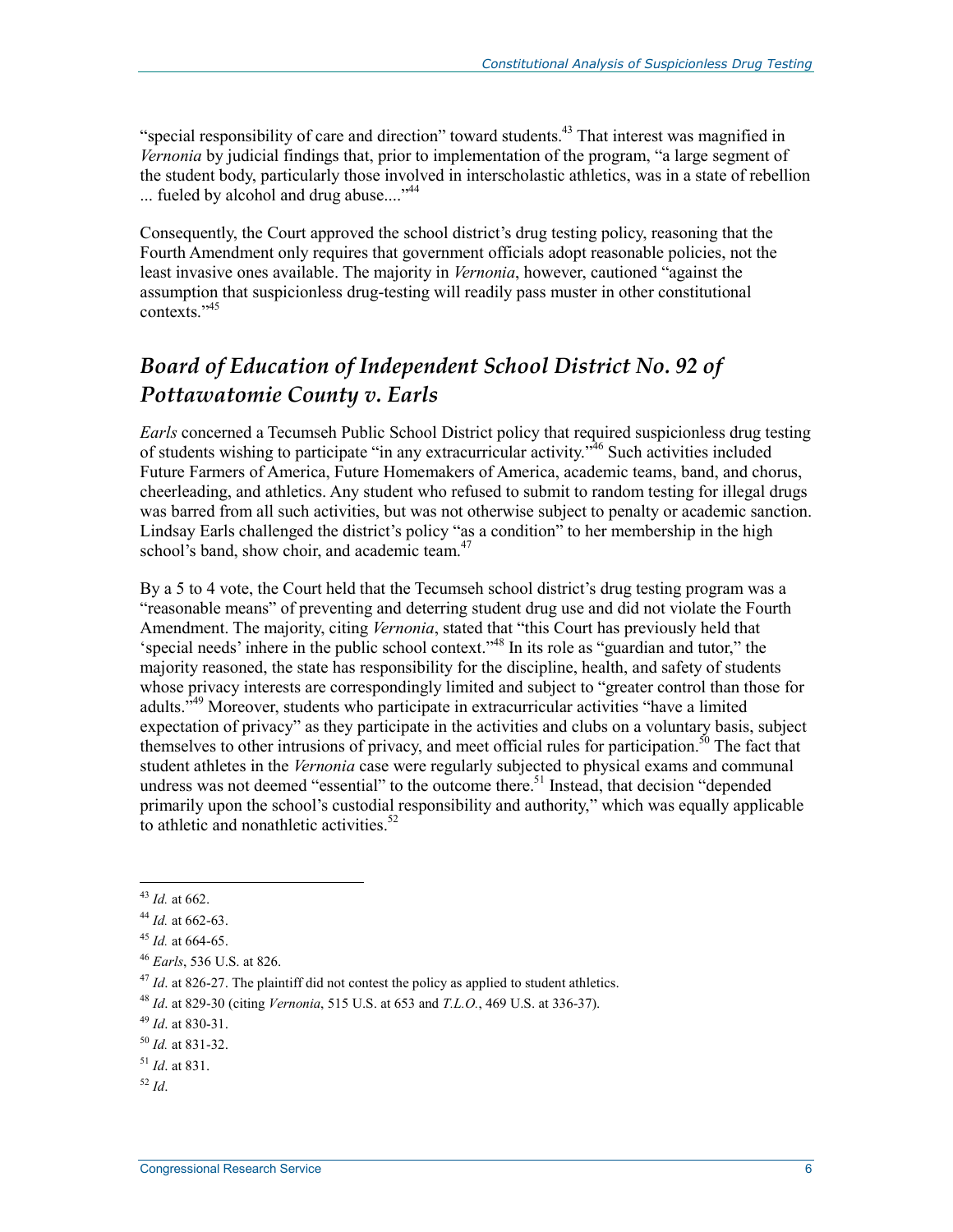The testing procedure itself, involving collection of urine samples, chain of custody, and confidentiality of results, was found to be "minimally intrusive" and "virtually identical" to that approved by the Court in *Vernonia*. 53 In particular, the opinion notes test results were kept in separate confidential files only available to school employees with a "need to know," were not disclosed to law enforcement authorities, and carried no disciplinary or academic consequences other than limiting extracurricular participation.<sup>54</sup> "Given the minimally intrusive nature of the sample collection and the limited uses to which the test results are put, we conclude that the invasion of students' privacy is not significant.<sup>555</sup>

The majority concluded that neither "individualized suspicion" nor a "demonstrated problem of drug abuse" was a necessary predicate for a student drug testing program, and there is no "threshold level" of drug use that must be satisfied.<sup>56</sup> "Finally, we find that testing students who participate in extracurricular activities is a reasonably effective means of addressing the School District's legitimate concerns in preventing, deterring, and detecting drug use."<sup>57</sup>

#### *Chandler v. Miller*

Conversely, the Court in *Chandler* struck down a 1990 Georgia statute requiring candidates for governor, lieutenant governor, attorney general, the state judiciary, the state legislature, and certain other elective offices to file a certification that they have tested negatively for illegal drug use.<sup>58</sup> The majority opinion noted several factors distinguishing the Georgia law from drug testing requirements upheld in earlier cases. First, there was no "fear or suspicion" of generalized illicit drug use by state elected officials in the law's background that might pose a "concrete danger demanding departure from the Fourth Amendment's main rule."<sup>59</sup> The Court noted that, while not a necessary constitutional prerequisite, evidence of historical drug abuse by the group targeted for testing might "shore up an assertion of special need for a suspicionless general search program."<sup>60</sup>

In addition, the law did not serve as a "credible means" to detect or deter drug abuse by public officials.<sup>61</sup> Since the timing of the test was largely controlled by the candidate rather than the state, legal compliance could be achieved by a mere temporary abstinence.<sup>62</sup> Another "telling" difference" between the Georgia case and earlier rulings stemmed from the "relentless scrutiny" to which candidates for public office are subjected, as compared to persons working in less exposed work environments.<sup>63</sup> Any drug abuse by public officials is far more likely to be detected in the ordinary course of events, making suspicionless testing less necessary than in the case of safety-sensitive positions beyond the public view. The Court explained:

<sup>&</sup>lt;u>.</u> <sup>53</sup> *Id*. at 832-34.

<sup>54</sup> *Id*. at 833.

<sup>55</sup> *Id*. at 832-34.

<sup>56</sup> *Id.* at 835-37.

<sup>57</sup> *Id.* at 837.

<sup>58</sup> *Chandler*, 520 U.S. at 322.

<sup>59</sup> *Id.* at 318-19.

<sup>60</sup> *Id.* at 319.

<sup>61</sup> *Id*.

<sup>62</sup> *Id.* at 319-20.

<sup>63</sup> *Id.* at 321.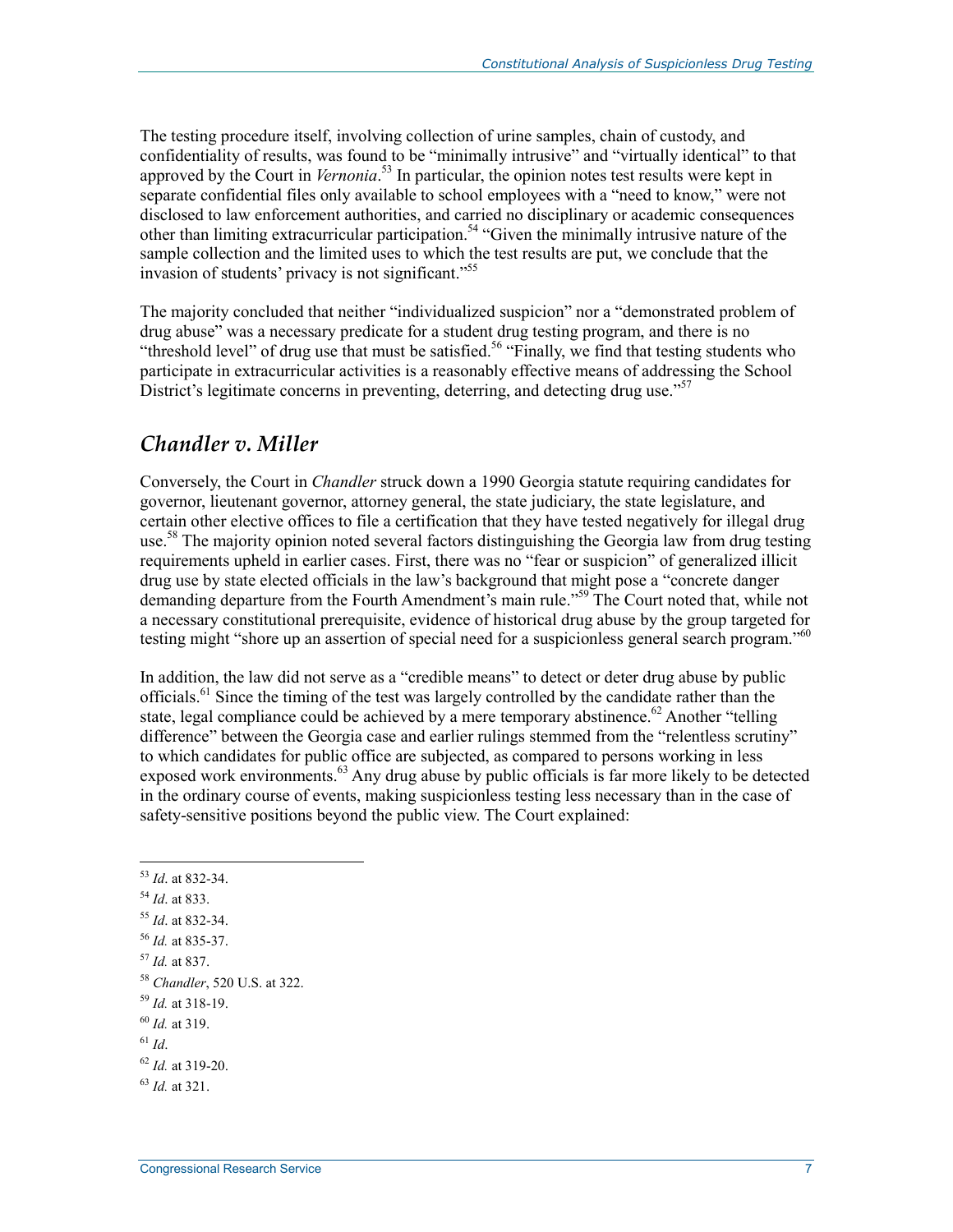We reiterate, too, that where the risk to public safety is substantial and real, blanket suspicionless searches calibrated to the risk may rank as "reasonable"—for example, searches now routine at airports and at entrances to courts and other official buildings. $64$ 

The Court went on to stress that searches conducted without individualized suspicion generally must be linked to public safety in order to be reasonable. "But where, as in this case, public safety is not genuinely in jeopardy, the Fourth Amendment precludes the suspicionless search, no matter how conveniently arranged."<sup>65</sup>

### **Synthesis of Supreme Court Precedent**

*Skinner* and *Von Raab* indicate that "compelling" governmental interests in public safety or national security may, in appropriate circumstances, override constitutional objections to testing procedures by employees whose privacy expectations are diminished by the nature of their duties or the workplace scrutiny to which they are otherwise subject. In *Earls* and *Vernonia*, the Court concludes that specials needs are inherent to the public school setting in which the government serves as "guardian and tutor" to minor students. The *Earls* and *Vernonia* rulings also make clear that minors have diminished privacy expectations relative to adults, especially when drug testing is implemented by individuals in a guardian or tutor capacity. Although not dispositive, *Earls*, *Vernonia*, and *Chandler* also illustrate that drug testing programs imposed on a subset of the population that has a "demonstrated problem of drug abuse" may tilt the balancing test in the government's favor, especially if the testing program is designed to effectively address the problem. The extent to which drug test results are shared or kept confidential also may be relevant to a court's review of the competing public and private interests. Drug testing programs that require results to be kept confidential to all but a small group of non-law enforcement officials, are not conducted for criminal law enforcement purposes, and that only minimally impact an individual's life are more likely to be considered reasonable. On the other hand, programs that allow drug test results to be shared, especially with law enforcement, or that otherwise have the potential to negatively impact multiple or significant aspects of an individual's life, may be less likely to be considered reasonable.

## **Lower Court Opinions on the Michigan and Florida Laws**

Two state laws that established mandatory, suspicionless drug testing programs as a condition to receiving TANF benefits have been challenged on Fourth Amendment grounds. The federal district court ruling in *Marchwinski v. Howard*,<sup>66</sup> which was affirmed by the U.S. Court of

<sup>&</sup>lt;sup>64</sup> *Id*. at 323 (internal citations omitted).

<sup>65</sup> *Id*.

<sup>66</sup> Marchwinski v. Howard, 113 F. Supp. 2d 1134 (E.D. Mich. 2000). A unanimous three-judge panel decision of the Sixth Circuit Court of Appeals (Marchwinski v. Howard, 309 F.3d 330 (2002)) was vacated when the appellate court granted a motion to rehear the case *en banc*. Marchwinski v. Howard, 319 F.3d 258 (6<sup>th</sup> Cir. 2003). The vacated threejudge panel decision would have reversed the district court's grant of a preliminary injunction because the lower court "applied an erroneous legal standard" by "holding that only a public safety concern can qualify as a 'special need'" and because "the evidence in the case at hand establishes that Michigan's special need does encompass public safety concerns, as well as other needs beyond the normal need for law enforcement." Marchwinski v. Howard, 309 F.3d 330 (2002) (*vacated*) (internal quotations omitted).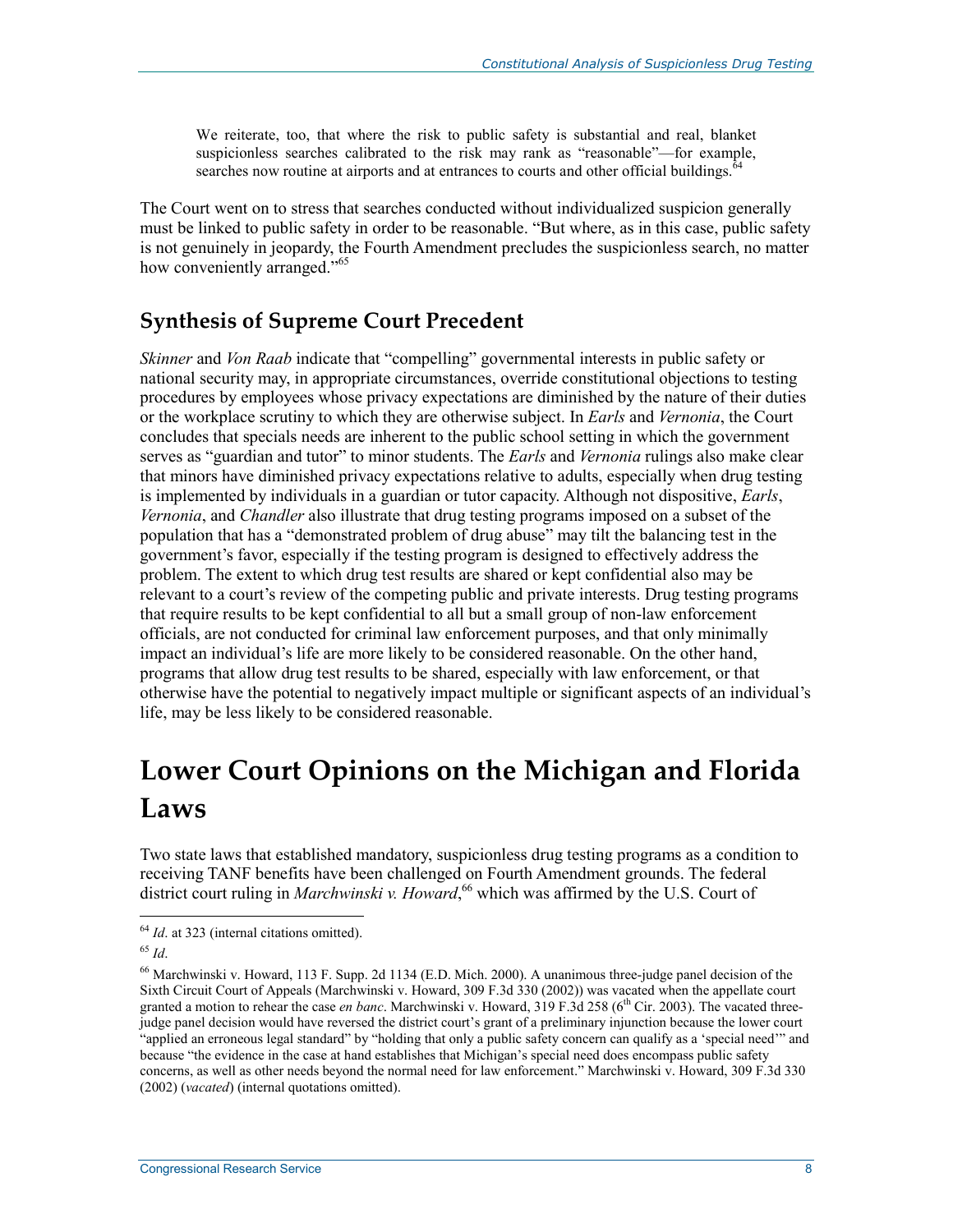Appeals for the Sixth Circuit (Sixth Circuit) as a result of an evenly divided *en banc* panel,<sup>67</sup> involved a Michigan program that began in the late 1990s. This decision was delivered at the preliminary stages of litigation and was not based on a complete evidentiary record. In the other case, *Lebron v. Secretary, Florida Department of Children and Families*, 68 a three-judge panel of the Court of Appeals for the Eleventh Circuit unanimously affirmed a district court's ruling<sup>69</sup> that a mandatory drug testing law in Florida is unconstitutional. (The state of Florida chose not to appeal the Eleventh Circuit's ruling to the U.S. Supreme Court.)<sup>70</sup> Future courts that review similar drug testing programs may look to these decisions for guidance, and they may be useful for lawmakers reviewing proposed legislation that requires individuals to pass drug tests in order to qualify for or maintain governmental benefits.

### **The Challenged Michigan Law—***Marchwinski*

*Marchwinski* concerned Michigan Compiled Laws Section 400.57*l*, which imposed a pilot drug testing component to Michigan's Family Independence Program (FIP). Under the FIP program, individuals would have to submit a urine sample for testing as part of the TANF application process. The applications of those who refused to submit to the test would be denied. Individuals who tested positive for illicit drugs would have to participate in a substance abuse assessment and, potentially, would have to comply with a substance abuse treatment plan. Those who failed to comply with a treatment plan and could not show good cause would have their applications denied. Additionally, individuals who were already receiving TANF benefits would be subject to random drug tests. Active participants who tested positive for drug use or failed to adhere to the random drug testing requirements would have their benefits reduced and possibly terminated.<sup>71</sup>

Several individuals who would be subject to the FIP drug testing program filed suit, seeking a preliminary injunction to prevent the implementation of the program because it would violate their Fourth Amendment rights. The court granted the preliminary injunction, which, among other factors, required a finding that the plaintiffs would likely succeed on the merits of their constitutional claims.<sup>72</sup>

The district court in *Marchwinski* stated that "the *Chandler* Court made clear that suspicionless drug testing is unconstitutional if there is no showing of a special need, and that the special need

<sup>&</sup>lt;sup>67</sup> Marchwinski v. Howard, 60 Fed. App'x 601 (6<sup>th</sup> Cir. 2003) (affirming the district court judgment in accordance with *Stupak-Thrall v. United States*, 89 F.3d 1269 (6th Cir. 1996), because a 12-member *en banc* panel of appellate judges was evenly split, with six judges wanting to affirm and six judges wanting to reverse the district court's opinion).

<sup>&</sup>lt;sup>68</sup> Lebron v. Sec. of the Fla. Dep't of Children and Families, 772 F.3d 1352 (11<sup>th</sup> Cir. 2014) (hereinafter, *Lebron*, 11<sup>th</sup> Cir. Affirmation of Final Summary Judgment).

<sup>69</sup> Case No. 6:11-cv-1473-MSS-DAB, Order Granting Plaintiff's Motion for Summary Judgment (M.D. Fla. 2013), available at https://s3.amazonaws.com/s3.documentcloud.org/documents/1001068/court-bans-tanf-drug-testing.pdf (hereinafter, *Lebron*, Dist. Ct. Final Summary Judgment). See also, Case No. 11-15258, Appeal from the U.S. Dist. Ct. M.D. Fla.  $(11<sup>th</sup>$  Cir. 2013), available at http://www.ca11.uscourts.gov/opinions/ops/201115258.pdf (hereinafter, *Lebron*, Affirmation of Preliminary Injunction) (affirming Lebron v. Wilkins, Docket No. 6:11-cv-01473-Orl-35DAB, Order Granting Motion for Preliminary Injunction (M.D. Fla. 2011), available at http://www.aclufl.org/pdfs/2011-10- 24-ACLUTanfOrder.pdf (hereinafter, *Lebron*, Preliminary Injunction))

<sup>70</sup> Curt Anderson, *Florida drops appeals in welfare drug testing case*, Associated Press, Mar. 4, 2015, available at http://bigstory.ap.org/article/8d1feceb405e4abd82eb3bfea98236d9/florida-drops-appeals-welfare-drug-testing-case.

<sup>71</sup> *Marchwinski*, 113 F. Supp.2d at 1136-37.

 $72$  *Id.* at 1137. Other factors that the court weighed were "the probability that granting the injunction will cause substantial harm to others; and [] whether the public interest is advanced by the issuance of the injunction." *Id*.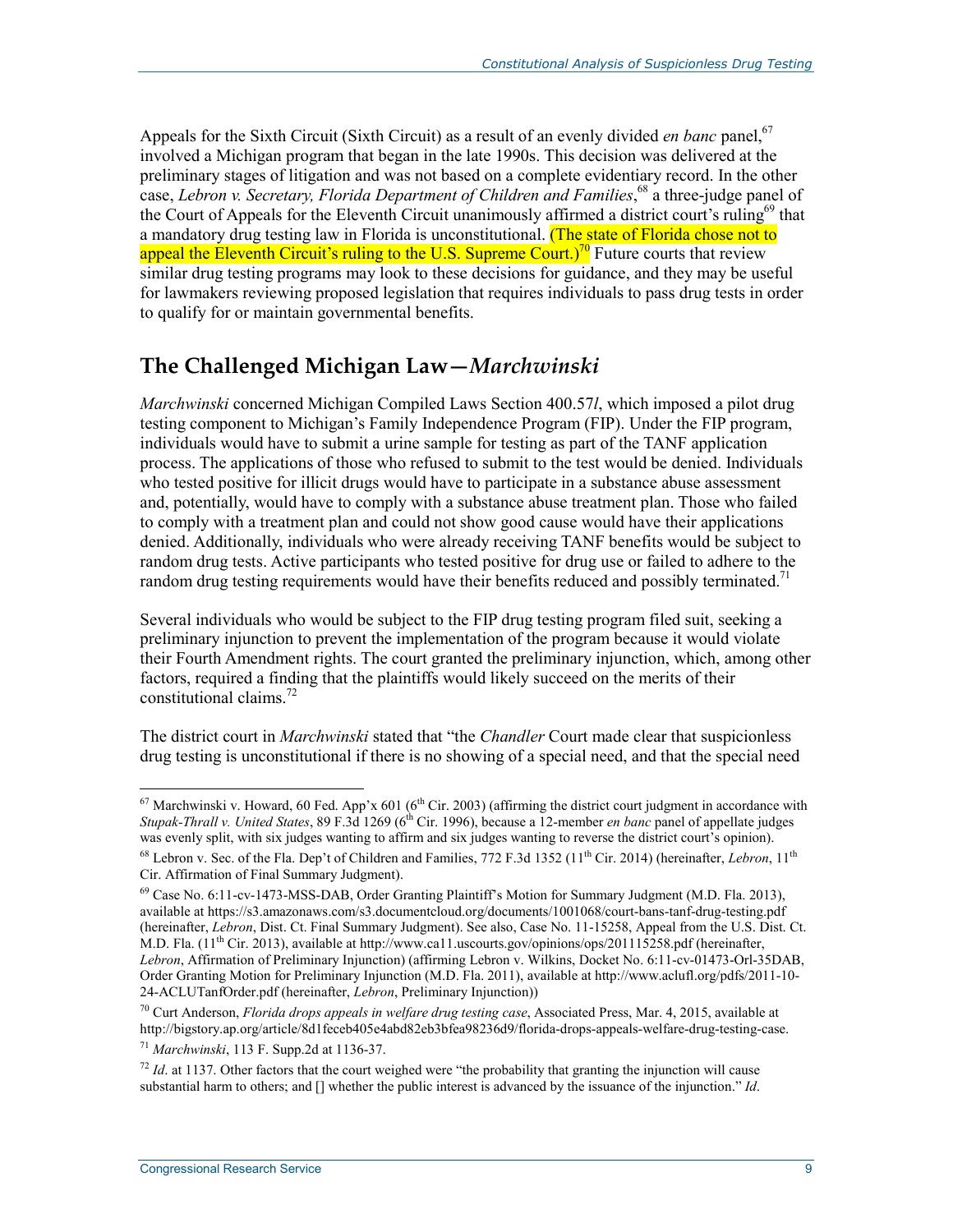must be grounded in public safety."<sup>73</sup> According to the court, the state's "primary justification ... for instituting mandatory drug testing is to move more families from welfare to work."74 This worthy legislative objective, however, is not "a special need grounded in public safety" that would justify a suspicionless search, in the view of the court.<sup>75</sup> The court also was unmoved by the state's argument that the drug testing served a special need of reducing child abuse and neglect. Upon an examination of the programs' express legislative purposes, the court found that neither TANF nor FIP was designed specifically to address child abuse and neglect. Therefore, "... the State's financial assistance to parents for the care of their minor children through the FIP cannot be used to regulate the parents in a manner that erodes their privacy rights in order to further goals that are unrelated to the FIP."<sup>76</sup> Further, allowing the state to conduct suspicionless drug tests in this context would provide a justification for conducting suspicionless drug tests of all parents of children who receive governmental benefits of any kind, such as student loans and a public education, which "would set a dangerous precedent."77 Thus, the court granted the plaintiffs' motion for a preliminary injunction, concluding that the "Plaintiffs have established a strong likelihood of succeeding on the merits of their Fourth Amendment claim.<sup>778</sup>

On appeal, a 12-member *en banc* panel of the Sixth Circuit Court of Appeals split evenly, with six judges voting to affirm and six judges voting to reverse the district court's ruling.<sup>79</sup> Pursuant to Sixth Circuit precedent, an even split of an *en banc* panel results in the affirmation of the judgment of the lower court.<sup>80</sup> The case did not progress beyond the preliminary injunction phase because the FIP administrators, as part of a settlement with the American Civil Liberties Union (ACLU), which represented the plaintiff, agreed to modify the program so that tests would be conducted only when "there is a reasonable suspicion that [a] recipient is using drugs."<sup>81</sup>

#### **The Challenged Florida Law—***Lebron*

#### **Facts**

The *Lebron* case involves Florida Statute Section 414.0652, enacted on May 31, 2011, which requires all new TANF applicants to submit to a drug test and all current beneficiaries to be subject to random drug testing as a condition to receiving benefits.<sup>82</sup> The up-front cost of the drug test must be born by the applicant/recipient; however, individuals whose results are negative for illicit drugs will be reimbursed for the cost of the test using TANF funds. Although the statute

<sup>75</sup> *Id*.

<u>.</u>

<sup>73</sup> *Id*. at 1143.

<sup>74</sup> *Id*. at 1140.

<sup>76</sup> *Id*. at 1141-42.

 $77$  *Id.* at 1142. The court also disagreed with the state's argument "that the voluntary nature of applying for welfare benefits diminishes the applicants [*sic*] expectation of privacy," arguing that *Chandler* "involved an even more voluntary activity...run[ning] for public office," and in that case, the Supreme Court made clear that the drug tests were unconstitutional searches. *Id*. at 1143.

<sup>78</sup> *Id*. at 1143.

<sup>&</sup>lt;sup>79</sup> Marchwinski v. Howard, 60 Fed. App'x 601 (6<sup>th</sup> Cir. 2003).

 $80$  *Id.* (citing Stupak-Thrall v. United States, 89 F.3d 1269 ( $6<sup>th</sup>$  Cir. 1996)).

<sup>81</sup> See *Settlement Reached In Lawsuit Over Mandatory Drug Testing of Welfare Recipients*, Am. Civil Liberties Union Press Release, Dec. 18, 2003, available at http://www.aclumich.org/issues/search-and-seizure/2003-12/1044.

<sup>82</sup> *Lebron*, Dist. Ct. Final Summary Judgment at 5.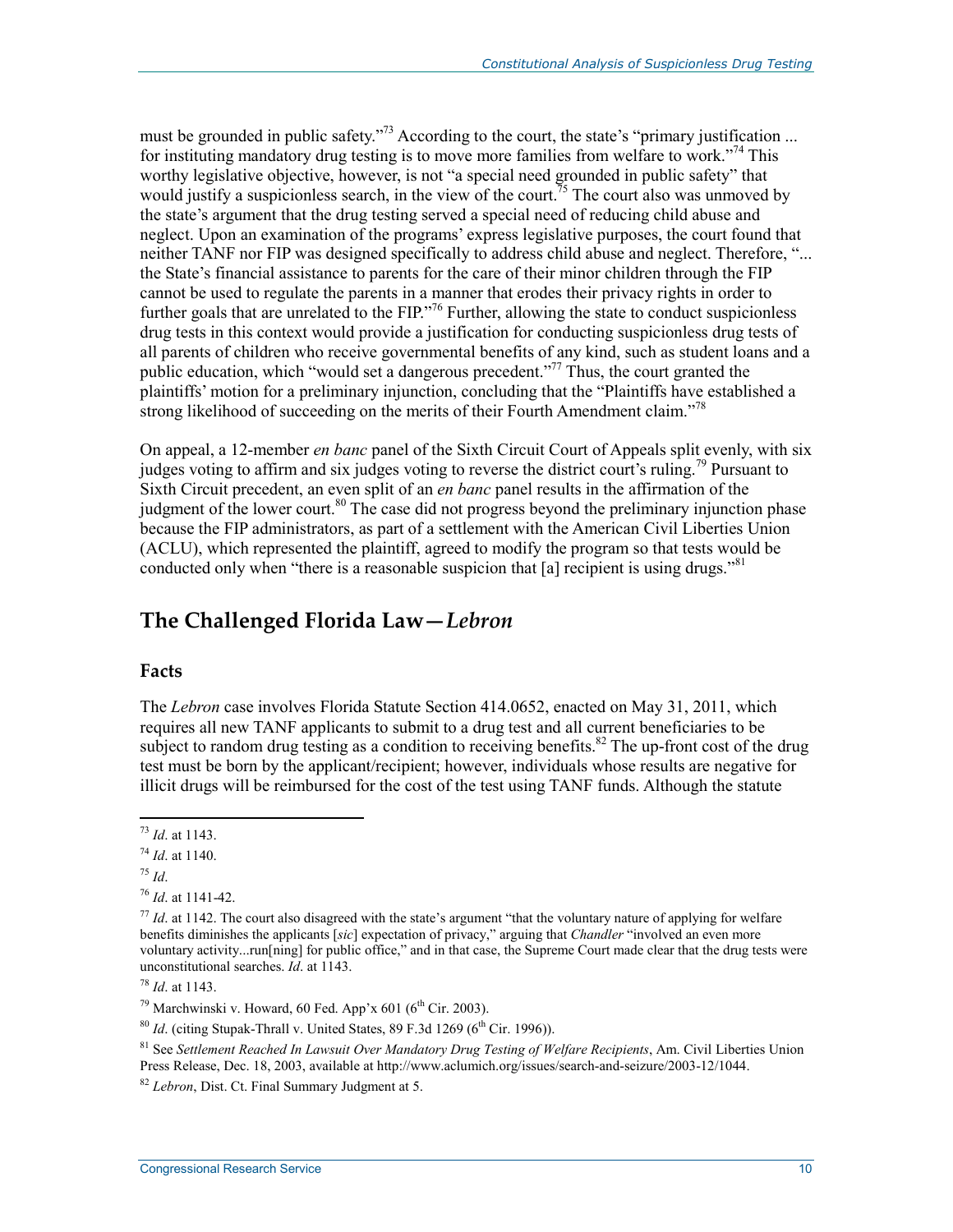does not require it, individuals generally must disclose information about all prescription and over-the-counter medications they use to avoid false-positive results for illicit drugs. Individuals who test positive are barred from receiving benefits for one year unless they complete a substance abuse treatment class and pass another drug test, at which point they may regain eligibility in six months. Applicants must pay for both the treatment programs and the additional drug tests, and those costs will not be reimbursed by the state. $83$  The children of any applicant who failed a drug test may receive TANF benefits through another adult, called a "protective payee," if that adult passes a drug test and otherwise is approved by Florida's Department of Children and Families  $[$ DCF $]$ .<sup>84</sup>

#### **Procedural History**

An applicant, who met all eligibility requirements for TANF benefits except that he refused to submit to a drug test, filed a motion with a federal district court seeking a preliminary injunction of the enforcement of the drug testing requirements of the Florida law because it violates his Fourth Amendment protections against unreasonable searches.<sup>85</sup> The court granted the motion until the matter could be fully litigated, finding that the plaintiff "has a substantial likelihood of success on the merits" of his Fourth Amendment claims.<sup>86</sup>

The state appealed the district court's preliminary injunction order to the U.S. Court of Appeals for the Eleventh Circuit (Eleventh Circuit). Citing the same Supreme Court precedents and following similar legal reasoning, the Eleventh Circuit affirmed the district court's order imposing a preliminary injunction against implementation of the drug testing program.  $87$ 

While the parties awaited the Eleventh Circuit's preliminary injunction ruling, they each filed a motion for summary judgment with the district court. Although they were given the opportunity by the court, neither party submitted supplemental memoranda to take into account the Eleventh Circuit's affirmation of the preliminary injunction order.<sup>88</sup>

#### **District Court Final Summary Judgment Order**

The district court granted the plaintiff's motion for summary judgment, which required a finding that "there is no genuine issue of material fact" between the parties and that the plaintiff "is entitled to judgment as a matter of law" in spite of reviewing the evidence "in the light most

<u>.</u>

<sup>83</sup> *Id*. at 5-6.

<sup>&</sup>lt;sup>84</sup> *Id.* at 6-7. Originally, the results of positive drug tests were shared with the Florida Abuse Hotline, which triggers a referral to the Florida Safe Families Network database. Information in the Florida Safe Families Network database is available to law enforcement officials. Additionally, information provided to the Florida Abuse Hotline may be disclosed to both law enforcement officials and state attorneys who work on child abuse cases. However, the state, through administrative rulemaking that went into effect in March 2012, barred the sharing of information with law enforcement and referrals to the Florida Abuse Hotline in response to the federal district court's preliminary injunction order. *Id*. 6

<sup>85</sup> *Lebron*, Preliminary Injunction at 2.

<sup>86</sup> *Id*. at 34.

<sup>87</sup> *Id*. at 30-31. The state petitioned the Eleventh Circuit for a rehearing *en banc* but that petition was denied. *Lebron*, Dist. Ct. Final Summary Judgment at 3.

<sup>88</sup> *Lebron*, Dist. Ct. Final Summary Judgment at 3.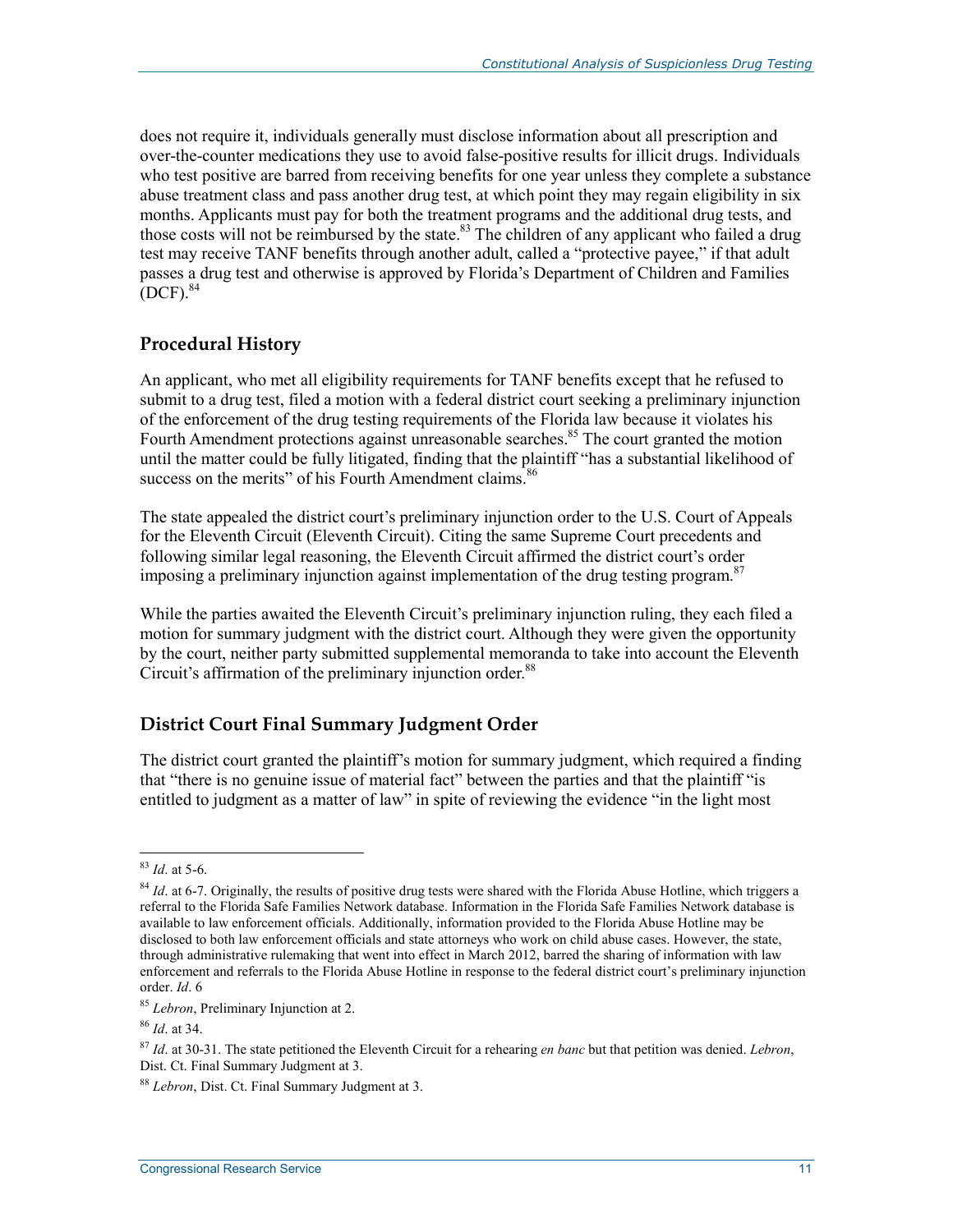favorable to [the state]."<sup>89</sup> In granting the motion, the court held that Florida's TANF drug testing statute is unconstitutional and may not be enforced.<sup>90</sup>

The district court, citing *Skinner*, *Von Raab*, *Chandler*, *Vernonia*, *Earls*, and the Eleventh Circuit's affirmation of the preliminary injunction order, found that the drug tests in question represent Fourth Amendment searches<sup>91</sup> and the state had failed to show a valid "special need" for testing TANF recipients justifying a deviation from the Fourth Amendment's traditional requirement of individualized suspicion. $^{92}$ 

The district court, quoting the Eleventh Circuit's preliminary injunction order, determined that Supreme Court precedent acknowledges only two "special needs" in which government-imposed, suspicionless drug testing are permissible: where there is "the specific risk to public safety by employees engaged in inherently dangerous jobs and the protection of children entrusted to the public school system's care and tutelage."93 Instead of contending that its TANF drug testing program was designed to address either of these "special needs," the state argued that the testing was necessary because drug use by beneficiaries would undermine the purpose of TANF.<sup>94</sup> While the state may have an interest in encouraging family stability and helping TANF beneficiaries gain employment, those goals do not amount to "special needs" that the Supreme Court has recognized as justifying the circumvention of traditional Fourth Amendment protections.<sup>95</sup> Consequently, the court held that the Florida statute violates the Fourth Amendment.

#### **Eleventh Circuit Court of Appeals Affirmation of Final Summary Judgment**

The state of Florida appealed the district court's decision to the Eleventh Circuit Court of Appeals. A unanimous three-judge panel of the Eleventh Circuit affirmed the district court's grant

1

<sup>91</sup> *Id*. at 10-11.

<sup>94</sup> The court further concluded "[b]ecause the State has failed to meet the threshold requirement of establishing a substantial special need, the Court need not weigh any competing individual and governmental interests in this case." *Id*. at 28.

<sup>95</sup> *Id.* at 16-17. While "the Court's analysis as to the constitutionality of the statute should end there," the state, without citing a single legal precedent in support, argued that "evidence of drug use within the Florida TANF population would, in and of itself, suffice to establish a special need for suspicionless, mandatory drug testing of that entire population." *Id.* at 17-18. Although the district court doubted the constitutionality of this argument, it reasoned that, even assuming that it did pass constitutional muster, the state failed to produce evidence to support its argument. *Id*. at 17-28. The court explained:

In sum, there simply is no competent evidence offered on this record of the sort of pervasive drug problem the State envisioned in the promulgation of this statute. Hence, even if the State intended to hinge its demanded exception to the Fourth Amendment on this thin reed, a proposition the Eleventh Circuit already strongly cautioned against, it has failed to make the evidentiary showing that would be required.

*Id*. at 28 (internal citations omitted).

<sup>89</sup> *Id*. at 1 and 8.

<sup>90</sup> *Id*. at 9.

 $92$  *Id.* at 10-13. In addition to arguing that there were "special needs" to justify the drug tests, the state also contended that the drug tests were not searches for the purposes of the Fourth Amendment because an individual would only be tested with the consent of the beneficiary—"if there is no consent to the testing, there is no drug test and, thus, no search." *Id.* at 28. The district court disagreed, stating that "the Supreme Court has always applied the same special needs analysis even when it was shown that the affected population has the option to consent to the drug tests," while also holding that rather than "consent," what was at play in this context was a "submission to authority." *Id*. at 28-29. <sup>93</sup> *Id*. at 12.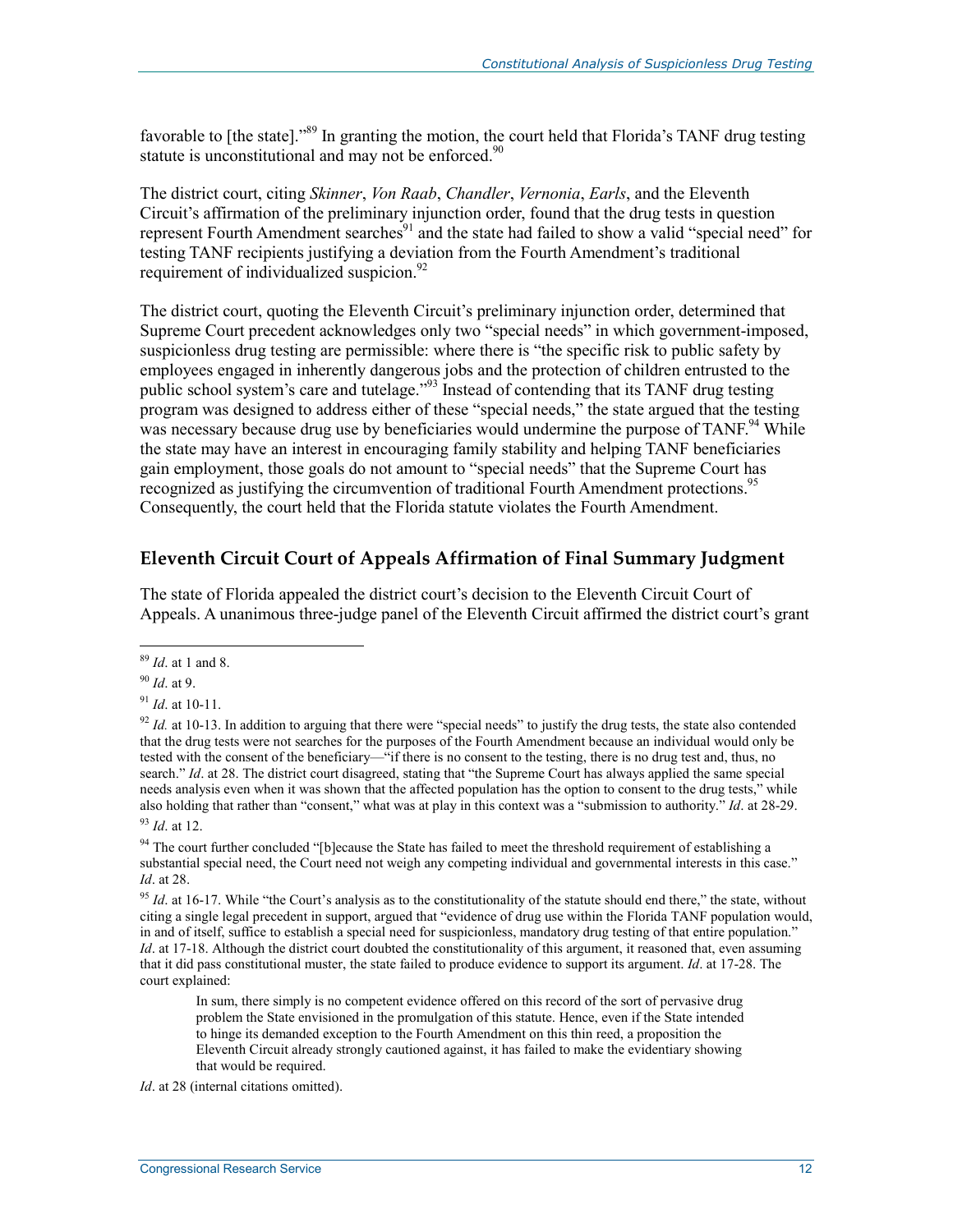of summary judgment on behalf of the plaintiffs. Even while "viewing all facts in the light most favorable to the State,"<sup>96</sup> the appellate panel concluded that "the State has not demonstrated a substantial special need to carry out the suspicionless search—we see no concrete danger, only generalized public interests."<sup>97</sup> The Court also determined that the state had not provided evidence to support the notion that drug use within the TANF community was any different than that of the Florida population at-large, and even if it had, this "drug-testing program is not well designed to identify or deter applicants whose drug use will affect employability, endanger children, or drain public funds.<sup>598</sup> Finally, the court held that the state could not alleviate constitutional concerns by "exact[ing]" consent from applicants by conditioning their receipt of TANF benefits on passing drug tests.<sup>99</sup> "We respect the State's overarching and laudable desire to promote work, protect families, and conserve resources. But, above all else, we must enforce the Constitution and the limits it places on government. If we are to give meaning to the Fourth Amendment's prohibition on blanket government searches, we must—and we do—hold that §414.0652 crosses the constitutional line."100

### **Implications for Future Federal or State Legislation**

Based on the case law analyzed above, state or federal laws that require drug tests as a condition of receiving governmental benefits without regard to an individualized suspicion of illicit drug use may be subject to constitutional challenge. Drug tests historically have been considered searches for the purposes of the Fourth Amendment. For searches to be reasonable, they generally must be based on individualized suspicion unless the government can show a special need warranting a deviation from the norm. However, governmental benefit programs like TANF, SNAP, unemployment compensation, and housing assistance do not naturally evoke the special needs that the Supreme Court has recognized in the past.

The implementation of governmental assistance programs and the receipt of their benefits do not raise similar public safety concerns as those at issue in *Skinner* and *Von Raab*. In implementing these programs, the government also does not clearly act as tutor or guardian for minors, as the Court considered important in *Earls* and *Vernonia*. Finally, the evidence in *Lebron* failed to show a pervasive drug problem in the subset of the population subjected to suspicionless testing that strengthened the government's interests in *Earls* and *Vernonia*. Thus, if lawmakers wish to pursue the objective of reducing the likelihood of taxpayer funds going to individuals who abuse drugs through drug testing, legislation is less likely to run afoul of the Fourth Amendment<sup>101</sup> if it only requires individuals to submit to a drug test based on an individualized suspicion of drug use, for

<u>.</u>

<sup>96</sup> *Lebron*, Affirmation of Final Summary Judgment at 2.

<sup>97</sup> *Id*. at 53-54.

<sup>98</sup> *Id*. at 44.

<sup>99</sup> *Id*. at 54.

 $100$  *Id.* 

<sup>&</sup>lt;sup>101</sup> But see *Earls*, 536 U.S. at 837 ("In this context, the Fourth Amendment does not require a finding of individualized suspicion, and we decline to impose such a requirement on schools attempting to prevent and detect drug use by students. Moreover, we question whether testing based on individualized suspicion in fact would be less intrusive. Such a regime would place an additional burden on public school teachers who are already tasked with the difficult job of maintaining order and discipline. A program of individualized suspicion might unfairly target members of unpopular groups. The fear of lawsuits resulting from such targeted searches may chill enforcement of the program, rendering it ineffective in combating drug use.") (internal citations omitted); *Vernonia*, 515 U.S. at 663-664. These dicta seem to be limited to the context of drug testing minors in public schools.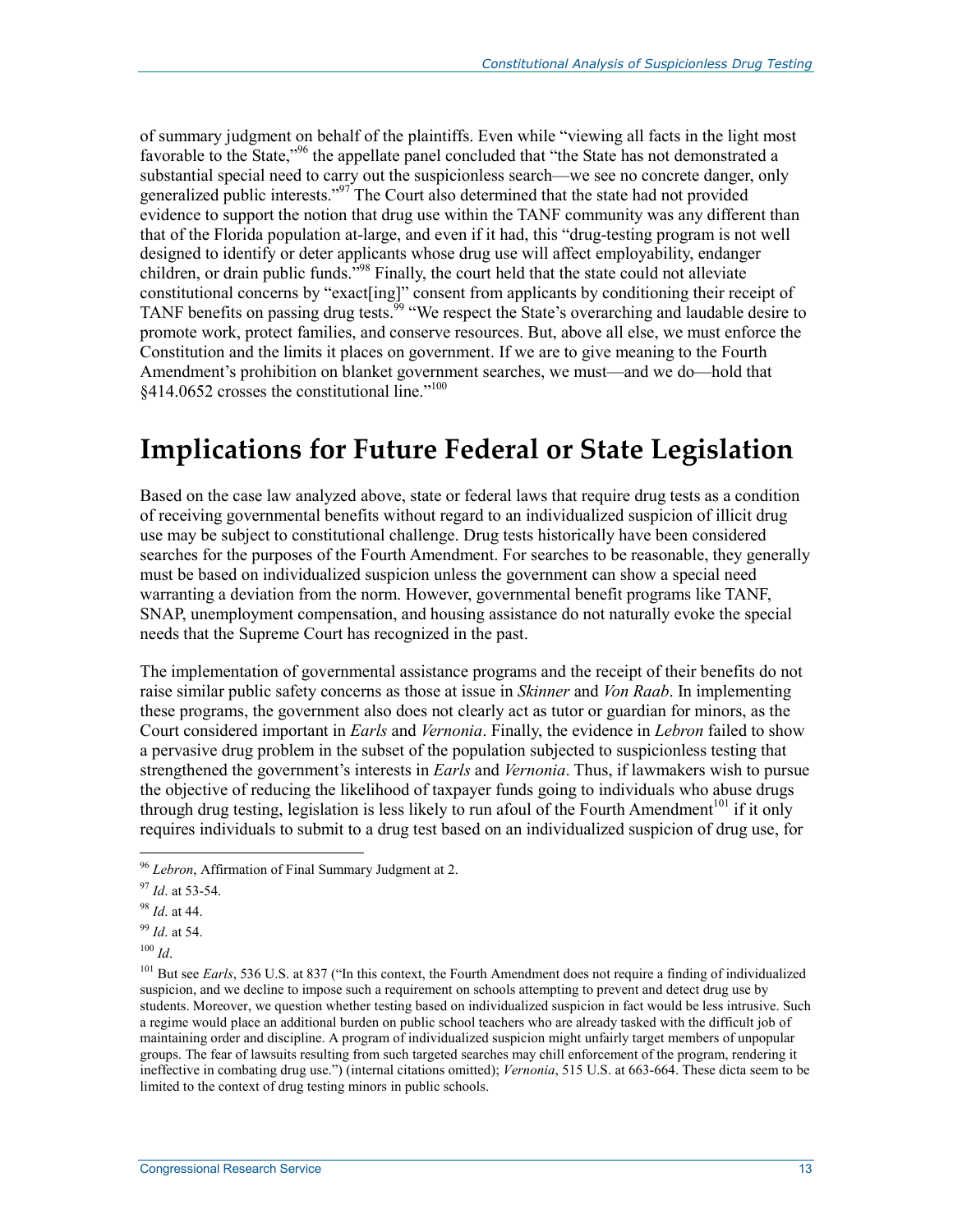example by providing that only those TANF applicants whom administrators have a "reasonable cause to believe" use illegal drugs be drug tested.<sup>102</sup>

Additionally, the way drug testing programs are implemented can affect a court's constitutional analysis of the program. For instance, until a subsequent administrative rulemaking promulgated in response to issues raised in the district court's preliminary injunction order,  $^{103}$  Florida's Section 414.0652 program required positive drug test results to be shared with government officials outside of the TANF program, such that the information ultimately could be made available to law enforcement officials. As a result, prior to the administrative rulemaking, applicants who failed drug tests under the Florida program also could have been subject to criminal drug investigations or investigations of child abuse, in addition to losing their TANF benefits. This information sharing increased the level of intrusion into the privacy interests of TANF applicants more than if the results were kept confidential to all but the administrators of the TANF program, who had a legitimate need to know the information. In contrast, the testing programs that complied with the Fourth Amendment at issue in *Von Raab*, *Earls*, and *Vernonia* limited the number of people who had access to the test results, prohibited the results from being passed to law enforcement officials, and restricted the negative consequences of failing a drug test to the specific activities the testing was designed to address (e.g., school extracurricular activities). Although they may not have been determinative, these factors reduced the privacy intrusion of the plaintiffs and seem to have played a role in the Court's balancing test evaluation. Therefore, governmental drug testing procedures that restrict the sharing of test results and that limit the negative consequences of failed tests to the assistance program in question likely would be on firmer constitutional ground.

<sup>&</sup>lt;sup>102</sup> For example, Florida implemented a "Demonstration Project" in accordance with a state law enacted in 1998. The law required Florida's DCF to conduct an empirical study to determine if "individuals who apply for temporary cash assistance or services under the state's welfare program are likely to abuse drugs," and if "such abuse affects employment and earnings and use of social service benefits." *Lebron*, Preliminary Injunction at 4 (citing Fla. Stat. §414.70(1) (1998) (repealed 2004)). Although it was never challenged in the courts, the drug testing component of Florida's Demonstration Project raised fewer constitutional concerns, in part, because individuals were only tested after administrators determined there was reason to believe the individual abused drugs based on a minimally intrusive written screening. *Id*.

It should be noted that, even if the statutory language explicitly limits drug tests to instances in which there is "reasonable suspicion" of illicit drug use, the law could still be implemented in an unconstitutional way. Also, while the Demonstration Project may have raised fewer constitutional concerns, the empirical study of the project suggested that it may not have served its legislative objectives. The DCF report explained:

First, [the findings] emphasize the difficulty of determining the extent of drug use among welfare beneficiaries. Any test utilized for this purpose is likely to provide, at best, an estimate of these numbers. Such estimates are suitable only for planning purposes and not for sanctioning.

Secondly, the findings suggest that states may not need to test for drug use among welfare beneficiaries. Evidence from the Florida demonstration project showed very little difference between drug users and non-users on a variety of dimensions. Users were employed at about the same rate as were non-users, earned approximately the same amount of money as those who were drug free and did not require substantially different levels of governmental assistance. If there are no behavioral differences between drug users and non-users and if drug users do not require the expenditure of additional public funds, then policymakers are free to concentrate on other elements of welfare policy and to avoid divisive, philosophy-laden debates.

*Lebron*, Preliminary Injunction at 7.

<sup>103</sup> See *supra* n. 80.